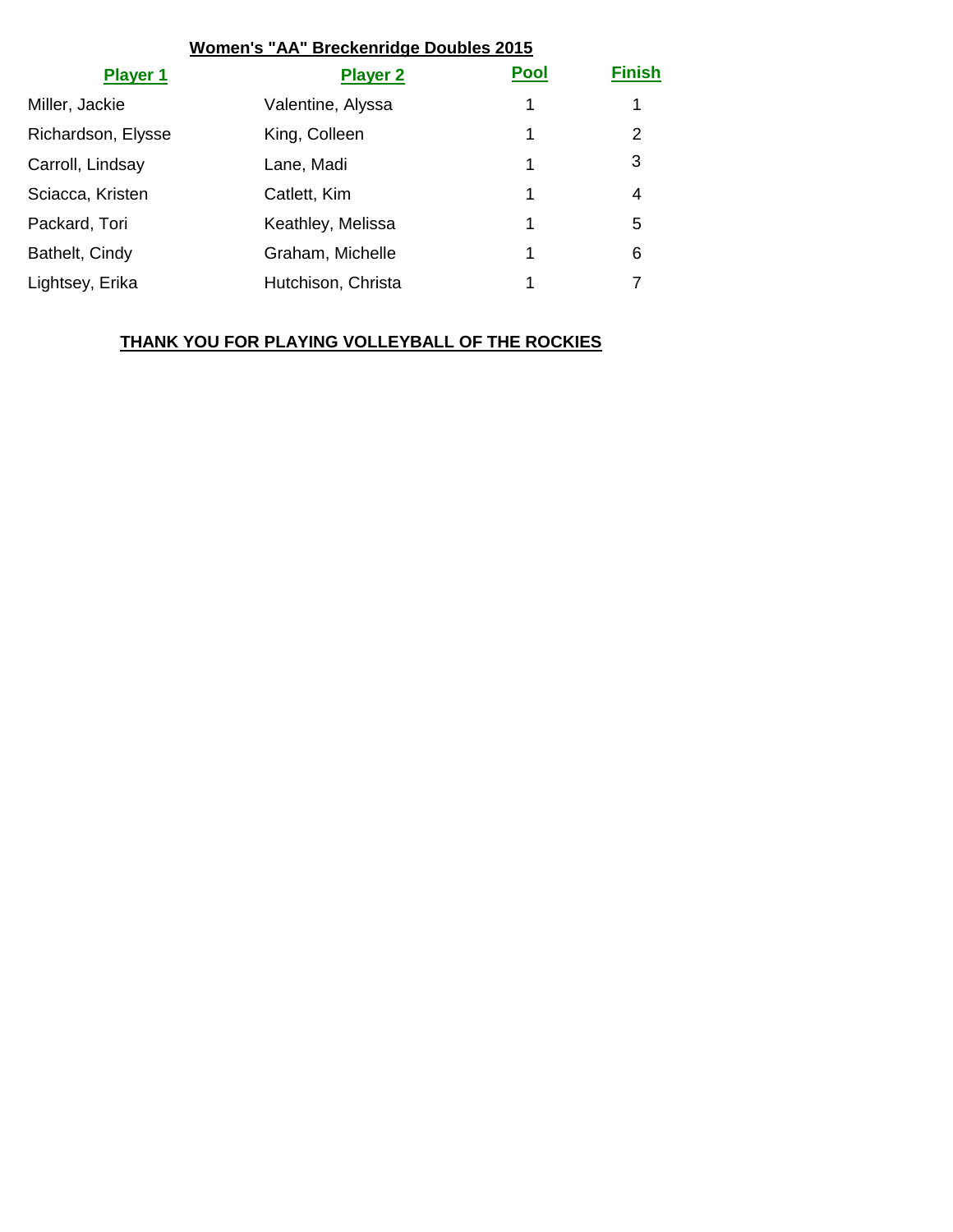# **Women's "A" Breckenridge Doubles 2015**

| <b>Player 1</b>  | <b>Player 2</b>        | <u>Pool</u>    | <u>Finish</u>  |
|------------------|------------------------|----------------|----------------|
| Eichinger, Keri  | Cordiero, Aime         | $\overline{2}$ | 1              |
| May, Kari        | Teves, Amanda          | 4              | $\overline{2}$ |
| Schwebach, Liz   | Smith, Megan           | 6              | 3              |
| Lee, Kianna      | Johnson, Aimee         | 3              | 4              |
| Lacy, Amber      | Hillegass, Lindsey     | 2              | 5              |
| Vang, Samiie     | Phan, Ngoc             | 4              | 5              |
| Haga, Ashley     | Schulte, Jamie         | 3              | 7              |
| Ubersox, Krista  | See, Mariah            | 5              | 7              |
| Hannon, Nicki    | Evstatieva, Inna       | 3              | 9              |
| Urbin, Liz       | Farrell, Chelsee       | 5              | 9              |
| Howearth, Maya   | Rein, Alena            | 6              | 9              |
| Bryant, Melissa  | Bosley, Meika          | 6              | 9              |
| Lyon, Ashley     | Pacheco, Maureen       | $\overline{2}$ | 13             |
| Walker, Bailey   | Walker, Adrienne       | 4              | 13             |
| Stoner, Jazmine  | Fitzpatrick, Brooke    | 5              | 13             |
| Crockett, Molly  | Kinzer, Nikki          | 2              | 16             |
| Garret, Lindsey  | Carvalho, Ana Carolina | 3              | 16             |
| Jones, Lisa      | Thulien, Josie         | 4              | 16             |
| Schell, Kathy    | Moss, Renee            | 5              | 16             |
| Hanneman, Cassy  | Streb, Megan           | 6              | 16             |
| Chatham, Lillian | DelZenero, Nikki       | 2              | 21             |
| Popboa, Libby    | Voge, Giavana          | 3              | 21             |
| Guyer, Stephanie | Cordova, Ashley        | 4              | 21             |
| Brock, Sheree    | Greek, Katie           | 5              | 21             |
| Solm, Erika      | Taylor, Kamila         | 6              | 21             |
| Giesler, Karlie  | Giesler, Gretchen      | 3              | 26             |
| Dreyer, Darsi    | Weis, Karen            | 5              | 26             |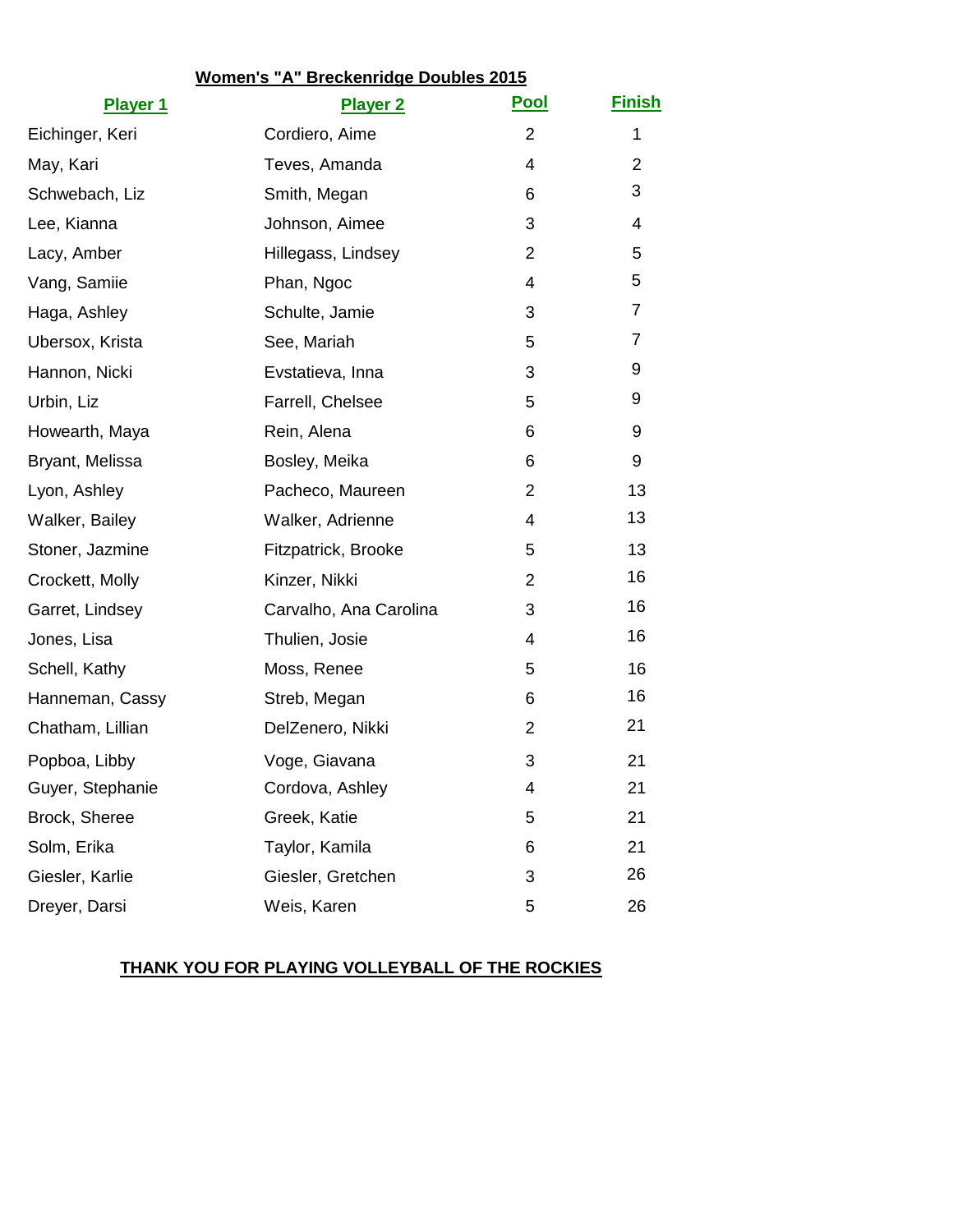# **Women's "BB" Breckenridge Doubles 2015**

| <b>Player 1</b>     | <b>Player 2</b>      | <b>Pool</b>    | <b>Finish</b>  |
|---------------------|----------------------|----------------|----------------|
| Pagan, Ashley       | Porter, Emma         | 10             | $\mathbf 1$    |
| Wessels, Katie      | Widro, Brittney      | $\overline{7}$ | $\overline{2}$ |
| Brock, Kara         | Pattison, Rylie      | 8              | 3              |
| Cannu, Jem          | Thompson, Katie      | 10             | 4              |
| Cussins, Jessica    | SpitzIberger, Erica  | 11             | 5              |
| Morgan, Jerri       | Doole, Britney       | 18             | 5              |
| Fisher, Madison     | Igkov, Erika         | 12             | 7              |
| Glennon, Julie      | Keller, Brittney     | 13             | $\overline{7}$ |
| Petersen, Gracie    | Hewson, Sara         | 8              | 9              |
| Youngblood, Andee   | Youngblood, Jen      | 12             | 9              |
| Weaver, Caitlin     | Rothman, Stephanie   | 16             | 9              |
| Halloran, Meg       | Budd, Megan          | 9              | 13             |
| Powell, Rachael     | Bushong, Colie       | 14             | 13             |
| Kissinger, Jeri     | Reed, Raychel        | 17             | 13             |
| Lazzell, Nicole     | Layman, Kerstin      | 18             | 13             |
| Sander, June        | Beccue, Jesica       | $\overline{7}$ | 17             |
| Lombardino, Cassie  | Kramer, ?            | 9              | 17             |
| Davis, Cassie       | Skrastins, Abby      | 11             | 17             |
| Fitzsimmons, Megan  | Jenkins, Erin        | 13             | 17             |
| Lorenzana, Maxine   | Graham, Holly        | 14             | 17             |
| Martin, Kelsey      | Nicholls, Alexis     | 15             | 17             |
| Hoza, Janna         | Kalinowski, Nicole   | 15             | 17             |
| Arndt, Linda        | Martin, Jen          | 16             | 17             |
| Fields, Carla       | Bell, Candice        | 17             | 17             |
| Van De Weert, Ashli | Tomlinson, Lydia     | 7              | 25             |
| Duran, Mandy        | Phannadeth, Mayoura  | 8              | 25             |
| Johnson, Kelly      | Benton, Lacey        | 9              | 25             |
| Hahn, Katie         | Stromquist, Brianne  | 10             | 25             |
| Hoopes, Kayla       | Wiggins, Ashley      | 11             | 25             |
| Anjard, Christine   | Gustin, Laura        | 12             | 25             |
| Hammel, Jaime       | Joyner, Jen          | 13             | 25             |
| Hernandez, Sage     | Duda, Christine      | 14             | 25             |
| Vogel, Stephanie    | Hanneman, Jacqueline | 15             | 25             |
| Hellner, Skylar     | Avila, Alex          | 16             | 25             |
| Morlan, Amber       | Stephens, Becky      | 17             | 25             |
| Nicolai, Kendra     | Shaffer, Sara        | 18             | 25             |
| Sue, Darlene        | Cerneki, Jesse       | 7              | 36             |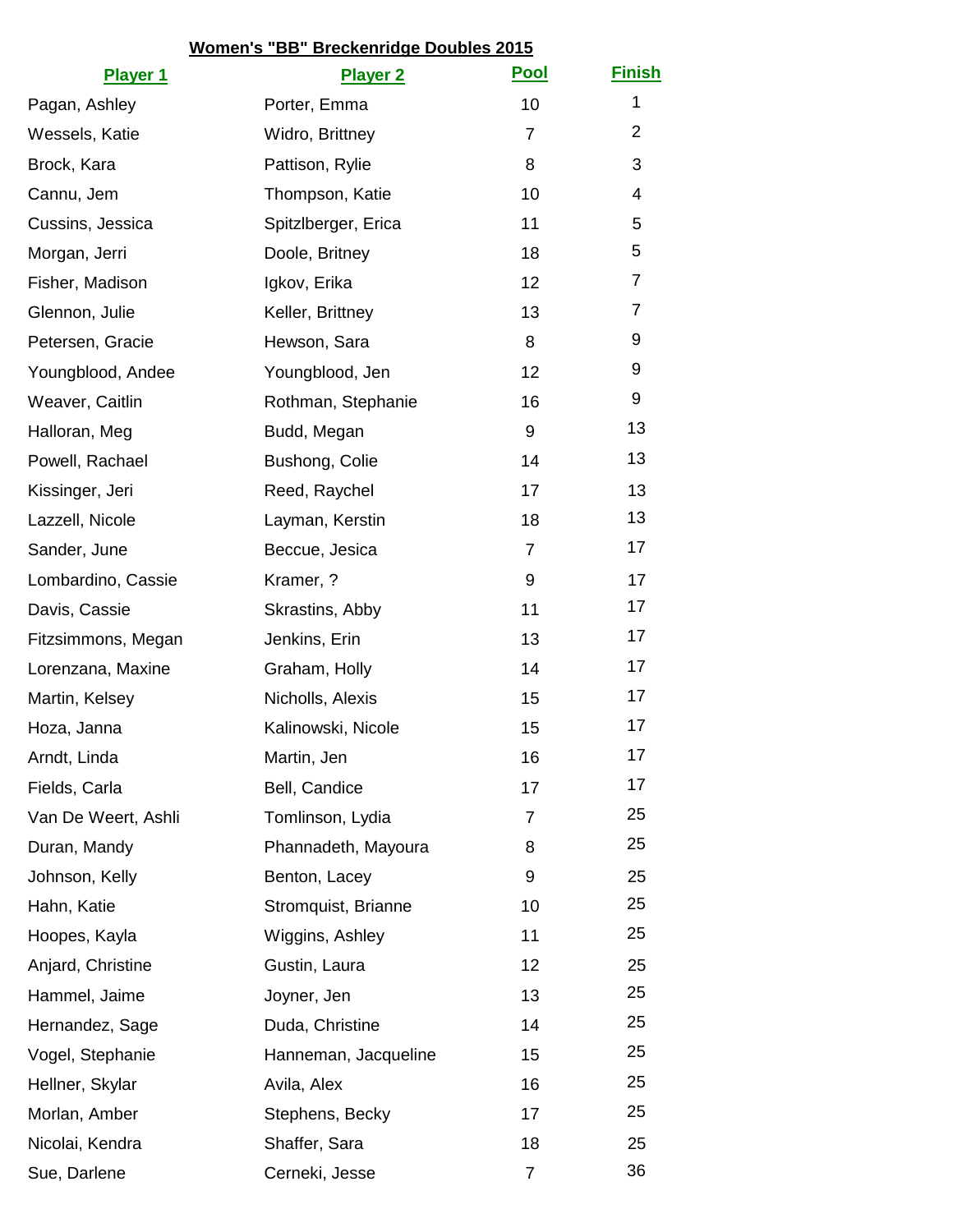| Scates, Emilee         | Borelli, Simone      | 8  | 36 |
|------------------------|----------------------|----|----|
| Simmons, Melissa       | Schmidt, Kristi      | 9  | 36 |
| Smith, Kara            | Larson, Ashleigh     | 10 | 36 |
| Valentine, Alexis      | Rossiter, Erin       | 11 | 36 |
| Tupy, Lisa             | Piper, Christi       | 12 | 36 |
| Brown, Madison         | Wilder, Grace        | 13 | 36 |
| Arndt, Kimberly        | Logan, Rachel        | 14 | 36 |
| Farrelly, Dani         | Gravina, Gina        | 15 | 36 |
| Tollman, Vicki         | Russell, Leslie      | 16 | 36 |
| Dana                   | <b>Bunny</b>         | 17 | 36 |
| Simpson, Joby          | Armistead, Whitney   | 18 | 36 |
| Bowlin, Jackie         | Bauman, Sue          | 7  | 47 |
| Kessler, Lisa          | Manske, Jen          | 8  | 47 |
| Eckhart, Shay          | Binder, Maggie       | 9  | 47 |
| Raffa, Maddie          | Sulmeisters, Marissa | 10 | 47 |
| Andrist, Brooklyn      | Mann, Stefanie       | 11 | 47 |
| Hill, Elise            | Minzenmayer, Kristin | 12 | 47 |
| Williams, Sunny        | Somermeyer, Mary     | 13 | 47 |
| Radtke, Lauren         | Nelson, Katarina     | 14 | 47 |
| Sychla, Lysa           | Bolke, Nora          | 15 | 47 |
| Patton, Hannah         | Walker, Caley        | 16 | 47 |
| Fitch, Jenna           | Parsons, Mary        | 17 | 47 |
| Bokun, Andrea          | Hixon, Jill          | 18 | 47 |
| Pielenz, Simone        | Stewart, Bryn        | 7  | 58 |
| Attai, Isabelle        | Attai, Christine     | 8  | 58 |
| Lund, Tracy            | Wilt, Erikka         | 9  | 58 |
| Glancy, Emma           | Spencer, Megan       | 10 | 58 |
| Griffith-Jones, Kristi | Tiz?                 | 11 | 58 |
| Rogers, Megan          | Melville, Ashley     | 12 | 58 |
| Swanson, Shelby        | Close, Lexi          | 13 | 58 |
| Nicol, Justie          | Dillen, Krystal      | 16 | 58 |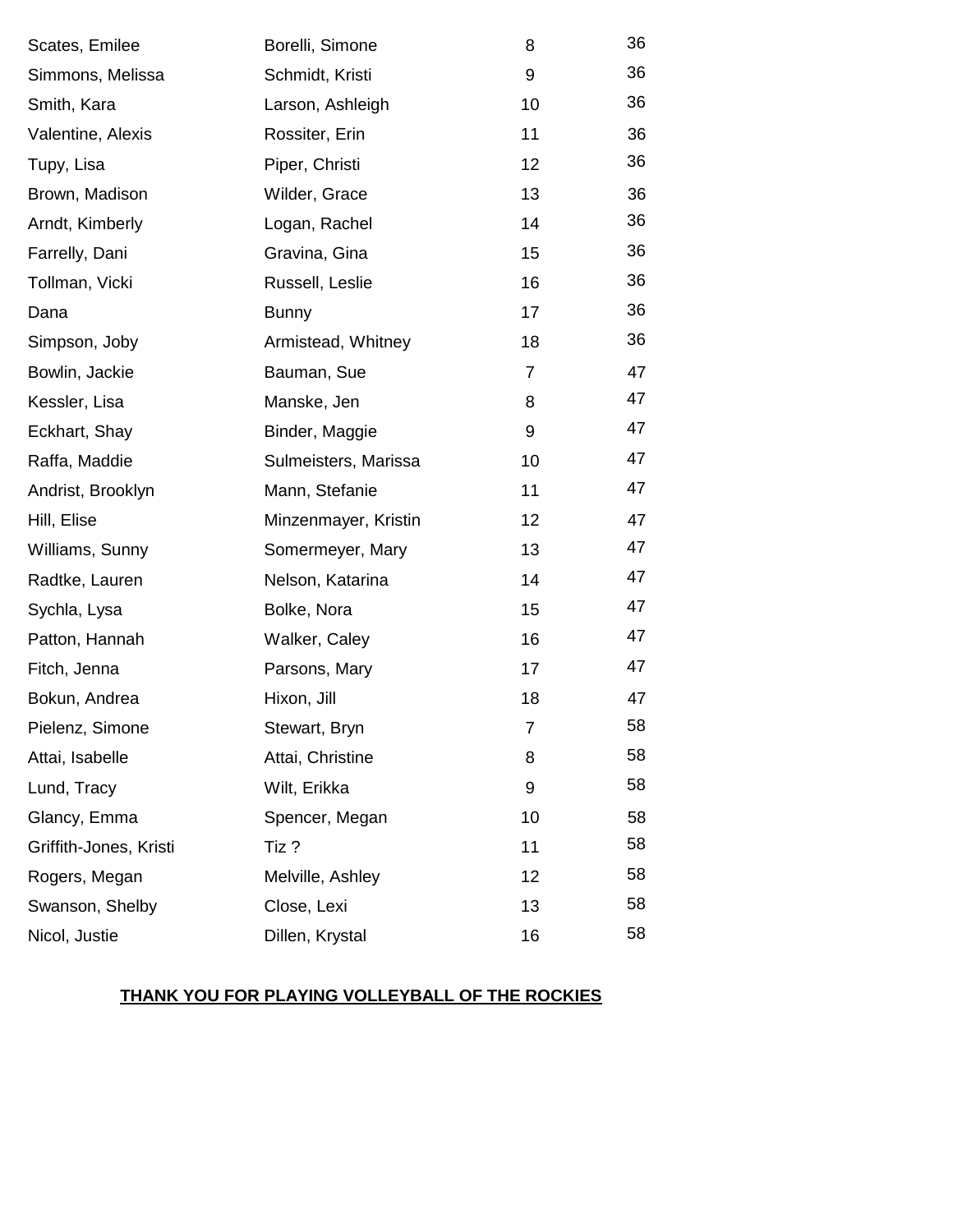| <b>Player 1</b>       | <b>Player 2</b>      | <b>Pool</b> | <b>Finish</b>  |
|-----------------------|----------------------|-------------|----------------|
| Parker, Kyra          | Phair, Taylor        | 23          | 1              |
| Toman, Angie          | Holman, Tonya        | 19          | $\overline{2}$ |
| Clendenning, Serena   | Naidus, Nicole       | 27          | 3              |
| Graham, Marianne      | Carter, Cristan      | 23          | 4              |
| Reeder, Theresa       | Carrica, Kate        | 21          | 5              |
| Onysko, Mary          | Wernke, Kelly        | 24          | 5              |
| Potoczak, Maura       | Chiri, Kelli         | 20          | 7              |
| Simcik, Shawna        | Mauter, Nikki        | 22          | 7              |
| Rose, Gabrielle       | Lombardo, Tammy      | 19          | 9              |
| Dennany, Molly        | Jordan, Meghan       | 21          | 9              |
| Tooley, Nicole        | Leech, Kelsey        | 25          | 9              |
| Pacheco, Janira       | Godina, Monica       | 27          | 9              |
| Smothers, Sehra       | Orin, Stacey         | 20          | 13             |
| Smith, Lauren         | Silber, Mandy        | 22          | 13             |
| Hopke, Wendy          | Moe, Lea             | 25          | 13             |
| Gosch, Gretchen       | Marcelli, Amber      | 26          | 13             |
| Bagley, Hannah        | Gottler, Francesca   | 24          | 17             |
| Kent, Sage            | Duham, Tilly         | 26          | 17             |
| Harvat, Julia         | Ryder, Frannie       | 19          | 19             |
| Pfannenstiel, Kristyn | Aurbeck, Ariel       | 20          | 19             |
| Richards, Amy         | Finkelstein, Tatiana | 21          | 19             |
| Drimel, Julie         | Bohl, Monica         | 22          | 19             |
| Frear, Kaylee         | Brook, Lyria         | 23          | 19             |
| Matera, Jennifer      | Yogerst, Erin        | 24          | 19             |
| Negaard, Sandy        | Negaard, Marie       | 25          | 19             |
| Theisen, Katlyn       | Fitchett, Madison    | 26          | 19             |
| Schneider, Jennifer   | Bright, Theresa      | 27          | 19             |
| Duke, Tara            | Krzyminski, Nicole   | 19          | 28             |
| James, Taylor         | Cully, McKayla       | 20          | 28             |
| Patton, Tessa         | McBride, Brooke      | 21          | 28             |
| Hargadine, Joelle     | Duecy, Melissa       | 22          | 28             |
| Kogovsek, Jennifer    | Cheateaux, Jami      | 23          | 28             |
| Nolle, Jessie         | Lorman, Patti        | 24          | 28             |
| Servatius, Carol      | Arthofer, Tori       | 25          | 28             |
| Zyren, Stacey         | Olson, Bri           | 26          | 28             |
| Tara, Jessica         |                      | 27          | 28             |

# **Women's "B" Breckenridge Doubles 2015**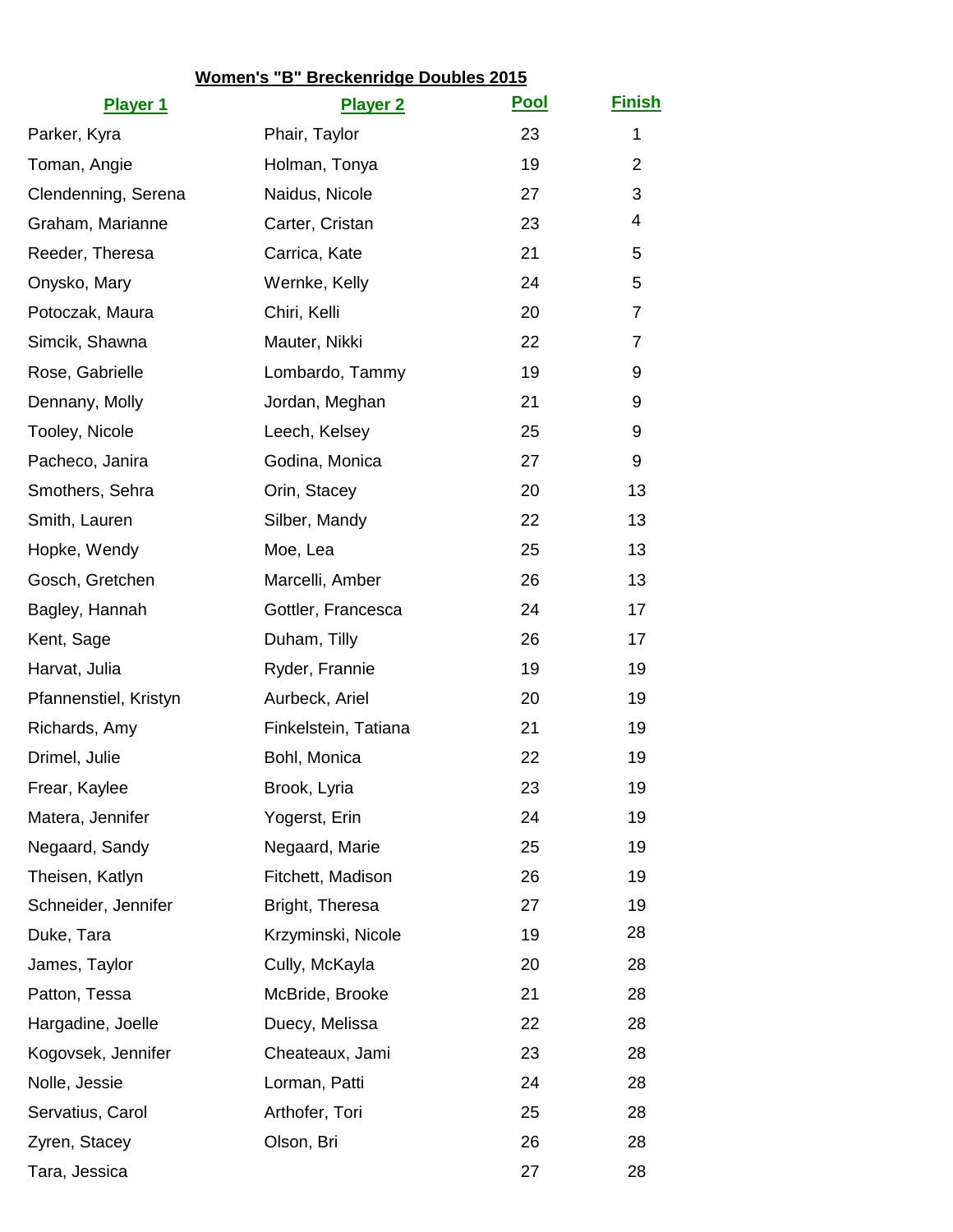| Baird, Patricia   | Davis, Kelly      | 19 | 37 |
|-------------------|-------------------|----|----|
| Kinnaird, Kristin | Hazlett, Laura    | 20 | 37 |
| Oaks, Kimberly    | Robin, Mindy      | 21 | 37 |
| Bauer, Leigh Ann  | Roides, Leah      | 22 | 37 |
| Lindstrom, Jewel  | Mackey, Jamie     | 23 | 37 |
| Folks, Lisa       | Theisen, Roz      | 24 | 37 |
| Perkins, Chrissy  | Lepetsos, Emily   | 25 | 37 |
| Schmidt, Holly    | Schmidt, Jill     | 26 | 37 |
| Bartl, Kerri      | Bridges, Hi-d     | 27 | 37 |
| Ross, Gina        | Harrison, Tonya   | 19 | 46 |
| Burrows, Meagan   | Knudson, Lindi    | 20 | 46 |
| Farley, Christy   | Sutton, Jenni     | 21 | 46 |
| Pacheco, Melissa  | Ortega, Elizabeth | 22 | 46 |
| Ewing, Kristine   | Parkin, Ruth      | 24 | 46 |
| Vigil, Meriah     | Gates, Ali        | 25 | 46 |
| Kent, Rose        | Confer, Anna      | 27 | 46 |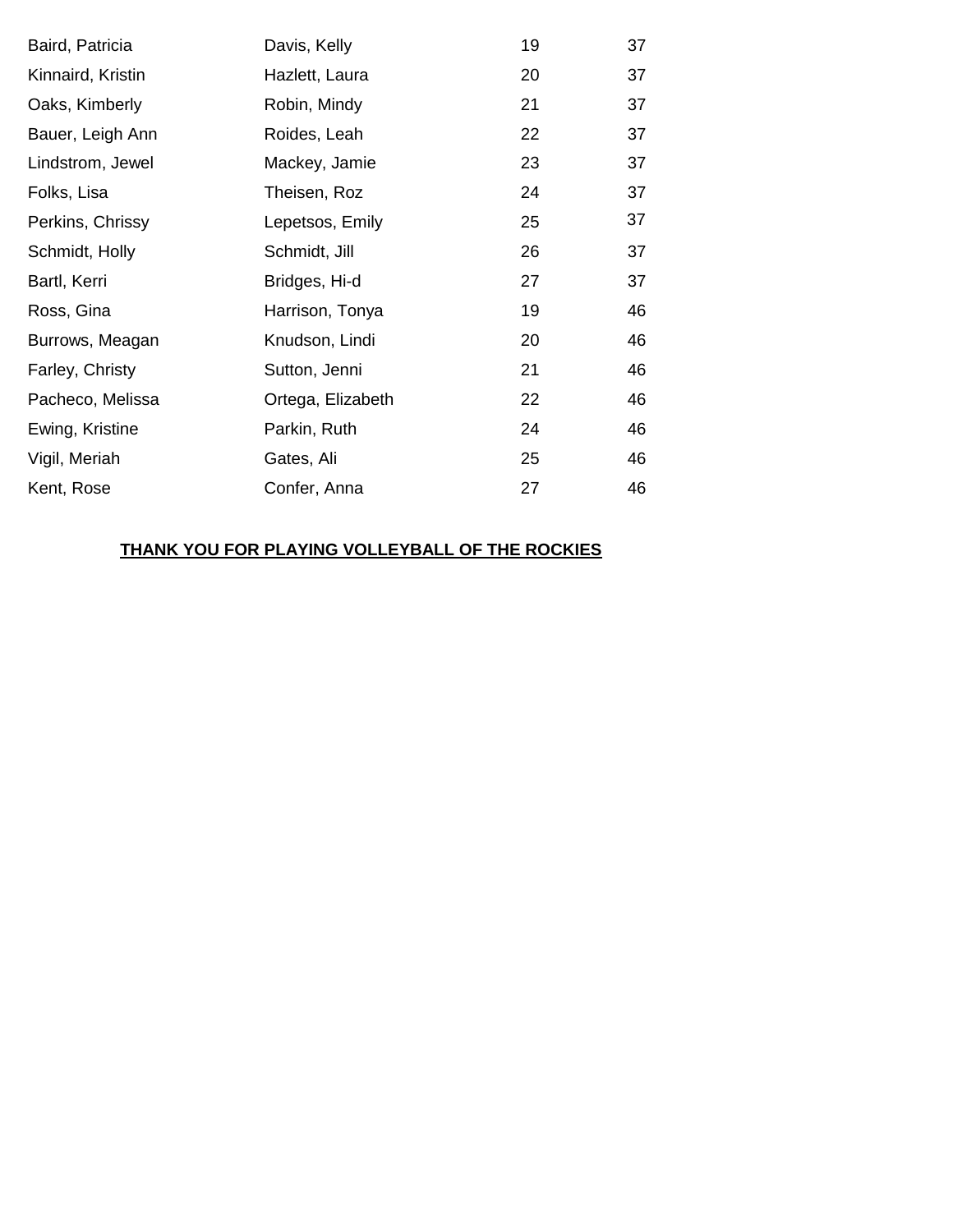| Men's "AA" Breckenridge Doubles 2015 |                 |             |                |
|--------------------------------------|-----------------|-------------|----------------|
| <b>Player 1</b>                      | <b>Player 2</b> | <b>Pool</b> | <b>Finish</b>  |
| Deming, Matthew                      | Friesen, Matt   | 28          | 1              |
| McAtee, Colin                        | Weiss, Kevin    | 28          | $\overline{2}$ |
| Powers, Chris                        | Chase, Paul     | 28          | 3              |
| Fisher, Bock                         | McLaren, Matt   | 28          | 4              |
| Duran, Daniel                        | Villar, Victor  | 28          | 5              |
| Rozum, Will                          | Spooner, Jared  | 28          | 6              |
| Marolf, Joel                         | Montes, Leonel  | 28          | 7              |
| Clark, Craig                         | Phou, Raz       | 28          | 8              |
| Lulach, Alex                         | Amend, Stephen  | 28          | 9              |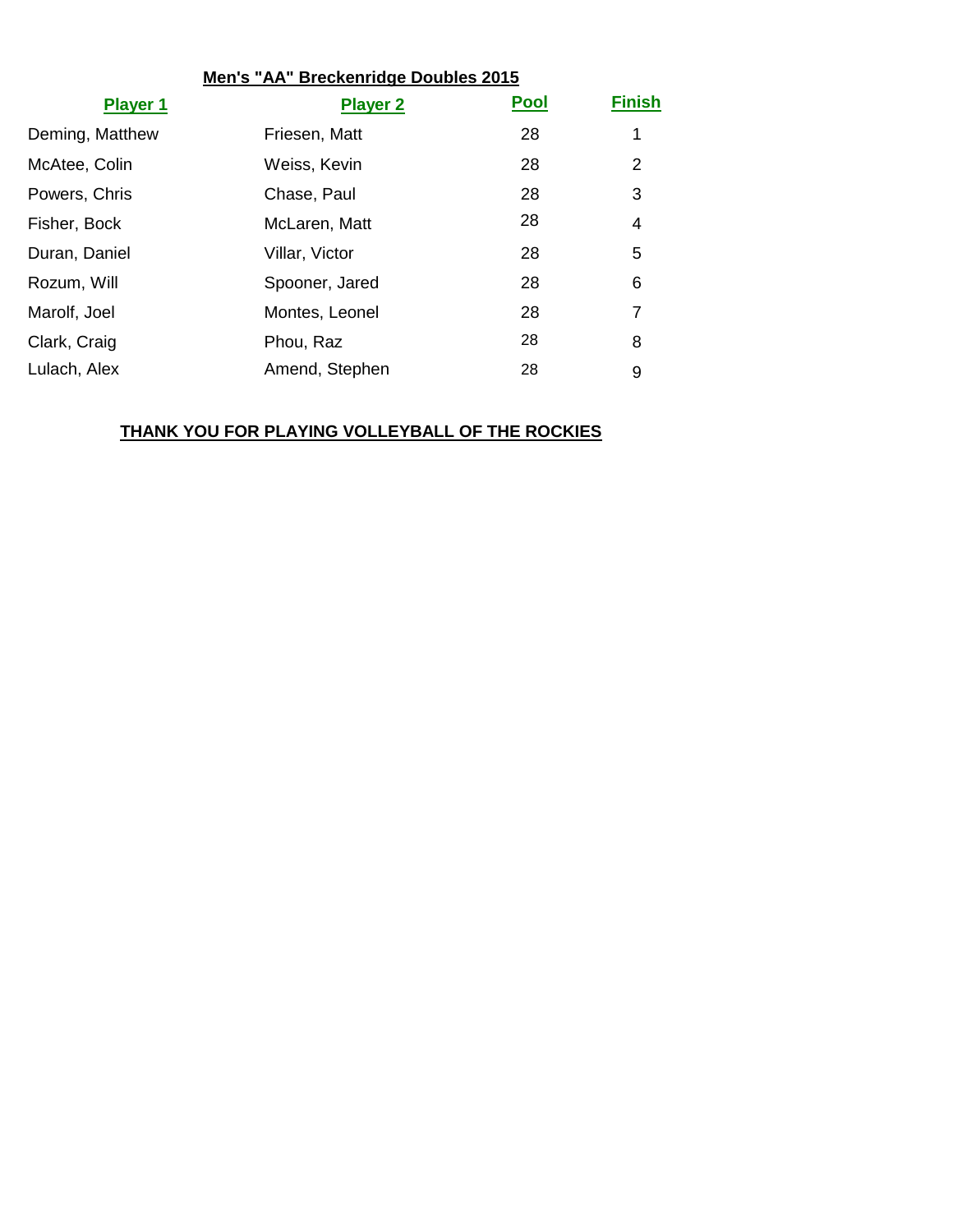| Men's "A" Breckenridge Doubles 2015 |                  |             |               |  |
|-------------------------------------|------------------|-------------|---------------|--|
| <b>Player 1</b>                     | <b>Player 2</b>  | <b>Pool</b> | <b>Finish</b> |  |
| Bejarano, Luis                      | Mclemore, Jon    | 32          | $\mathbf 1$   |  |
| Tarbell, Brandon                    | Slone, Josh      | 31          | 2             |  |
| Meacham, Sean                       | Hutch, Brandon   | 31          | 3             |  |
| Ogawa, Kristofer                    | Crowell, Ben     | 30          | 4             |  |
| Nicholds, Eric                      | Mohrman, Tony    | 30          | 5             |  |
| Tudor, Jason                        | Weber, Dustin    | 33          | 5             |  |
| Hahn, Kavan                         | Luongo, David    | 32          | 7             |  |
| Gree, David                         | Sachez, Ricardo  | 33          | 7             |  |
| Wass, Eric                          | Slifka, Steve    | 30          | 9             |  |
| Miesner, Mark                       | Winther, Bryan   | 31          | 9             |  |
| Mischka, Rick                       | Price, Eric      | 32          | 9             |  |
| LeBlanc, Dane                       | Welsh, Eric      | 33          | 9             |  |
| Decess, Steve                       | Kim, Tim         | 30          | 13            |  |
| Dumont, Simon                       | Dolonkis, Dan    | 31          | 13            |  |
| Koltun, Matthew                     | Weber, Jordan    | 32          | 13            |  |
| Jackson, Christopher                | Piromphak, Kenny | 33          | 13            |  |
| Roberts, Owen                       | O'Neal, Floyd    | 30          | 17            |  |
| Brown, Kaleb                        | Coursen, Jeff    | 31          | 17            |  |
| Starrett, Dillon                    | Ferrier, Matt    | 32          | 17            |  |
| Skinner, Chris                      | Stewart, Michael | 33          | 17            |  |
| Lewandowski, Eric                   | Karlik, Joe      | 30          | 21            |  |
| Bass, Wade                          | Peterson, Ty     | 32          | 21            |  |
| Plesscher, Brian                    | Warro, Dan       | 33          | 21            |  |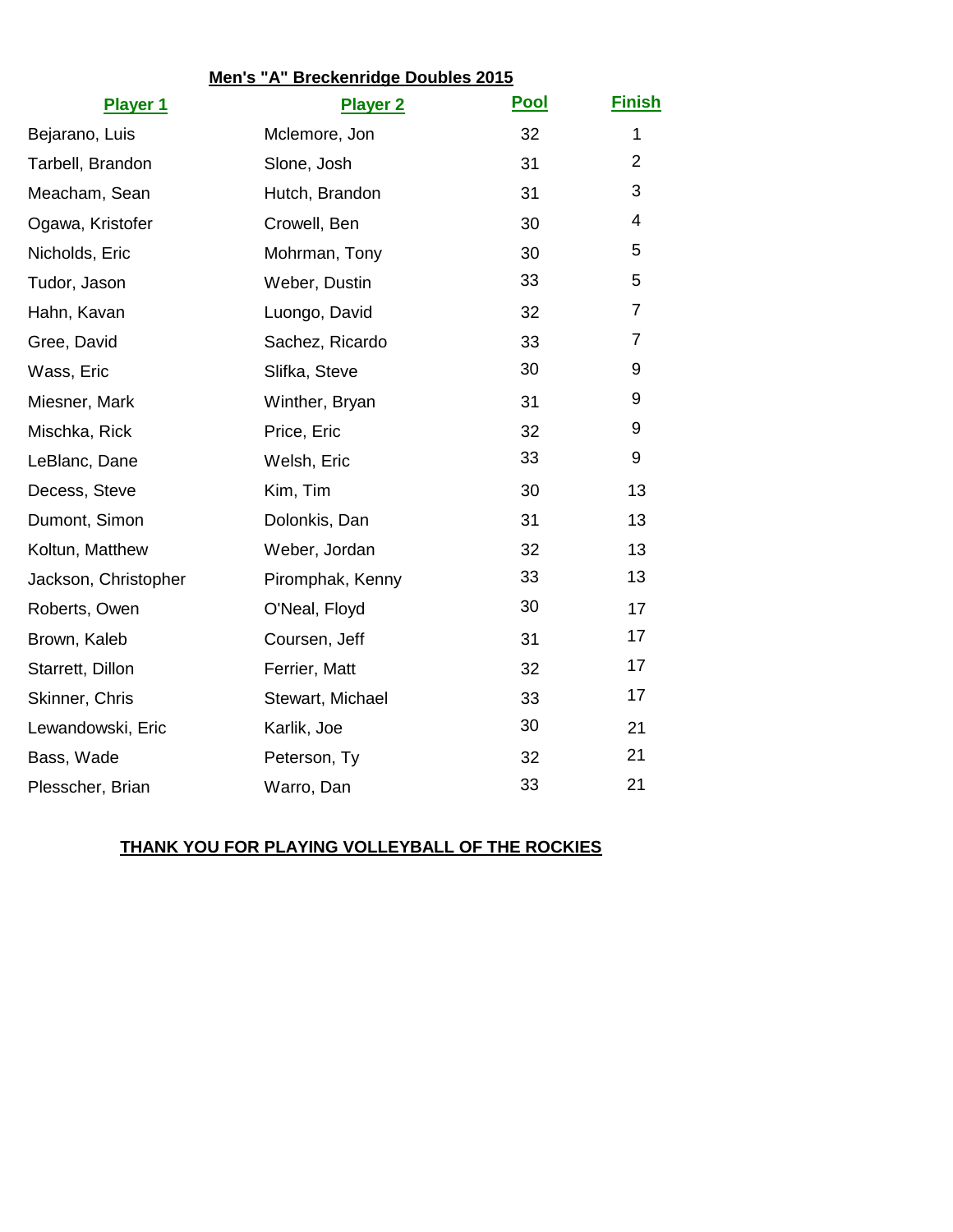| Ochoa, Thomas<br>40<br>1<br>Garcia, Julio<br>39<br>$\overline{2}$<br>Qiu, Danny<br>Rice, Matt<br>37<br>Garcia, Issac<br>Castello, Sergio<br>3<br>Humphryes, Grant<br>Clark, Alex<br>44<br>3<br>5<br>41<br>Thibodeaux, John Paul<br>Davies, Sean<br>Chapman, Jimmy<br>Brindle, Daniel<br>45<br>5<br>Martin, Nathon<br>Nelson, Kenny<br>35<br>7<br>41<br>Mayback, Nathan<br>Anhalt, Bill<br>7<br>Duran, David<br>Angelone, Rob<br>34<br>9<br>36<br>Dougherty, Michael<br>Cohen, David<br>9<br>W, Robbie<br>T, Jimmy<br>39<br>9<br>43<br>Quinn, Scott<br>Lowary, Dan<br>9<br>Areniego, Anthony<br>Garcia, Zach<br>34<br>13<br>13<br>Wettengal, Evan<br>Drimel, Michael<br>40<br>43<br>Crosby, Hobbit<br>Swofford, Nate<br>13<br>Shell, Tyler<br>Westbrook, Brandt<br>45<br>13<br>35<br>Gaviola, Joseph<br>Burke, Sean<br>17<br>Martinez, Dennis<br>Reeder, Derek<br>36<br>17<br>Gilmore, Westin<br>37<br>17<br>Lee, Roger<br>38<br>Lock, Joe<br>Keath, Danny<br>17<br>Curiel, Brandon<br>38<br>Susanto, Danny<br>17<br>42<br>Baines, Jeff<br>Baines, Karl<br>17<br>42<br>Trujillo, Brad<br>17<br>Black, Joe<br>44<br>Wirt<br><b>Balson</b><br>17<br>Gersch, Bill<br>Graham, David<br>34<br>25<br>Altier, Kyle<br>Orr, Brett<br>35<br>25<br>Parkinson, Clinton<br>Hammond, Kyle<br>36<br>25<br>Morley, Fred<br>Goodman, Aaron<br>37<br>25<br>Chisholm, Derek<br>Tsui, Felix<br>38<br>25<br>25<br>Kniazev, Kirill<br>39<br>Leong, Steve<br>Homell, Brandon<br>Schaeffer, Lucas<br>40<br>25<br>Larson, Kurtis<br>Mertens, Kory<br>41<br>25<br>25<br>42<br>Scates, Chad<br>Tollman, Jeremiah<br>43<br>Lee, Matt<br>Johnson, Ray<br>25<br>Kushubar, Bill<br>Bell, Beau<br>44<br>25<br>Livesay, Justin<br>Sharp, Jason<br>45<br>25 | Men's "BB" Breckenridge Doubles 2015<br><b>Rank</b><br><u>Pool</u> |                 |  |  |  |  |
|---------------------------------------------------------------------------------------------------------------------------------------------------------------------------------------------------------------------------------------------------------------------------------------------------------------------------------------------------------------------------------------------------------------------------------------------------------------------------------------------------------------------------------------------------------------------------------------------------------------------------------------------------------------------------------------------------------------------------------------------------------------------------------------------------------------------------------------------------------------------------------------------------------------------------------------------------------------------------------------------------------------------------------------------------------------------------------------------------------------------------------------------------------------------------------------------------------------------------------------------------------------------------------------------------------------------------------------------------------------------------------------------------------------------------------------------------------------------------------------------------------------------------------------------------------------------------------------------------------------------------------------------------------------------------------------------------------------------------|--------------------------------------------------------------------|-----------------|--|--|--|--|
|                                                                                                                                                                                                                                                                                                                                                                                                                                                                                                                                                                                                                                                                                                                                                                                                                                                                                                                                                                                                                                                                                                                                                                                                                                                                                                                                                                                                                                                                                                                                                                                                                                                                                                                           | <b>Player 1</b>                                                    | <b>Player 2</b> |  |  |  |  |
|                                                                                                                                                                                                                                                                                                                                                                                                                                                                                                                                                                                                                                                                                                                                                                                                                                                                                                                                                                                                                                                                                                                                                                                                                                                                                                                                                                                                                                                                                                                                                                                                                                                                                                                           |                                                                    |                 |  |  |  |  |
|                                                                                                                                                                                                                                                                                                                                                                                                                                                                                                                                                                                                                                                                                                                                                                                                                                                                                                                                                                                                                                                                                                                                                                                                                                                                                                                                                                                                                                                                                                                                                                                                                                                                                                                           |                                                                    |                 |  |  |  |  |
|                                                                                                                                                                                                                                                                                                                                                                                                                                                                                                                                                                                                                                                                                                                                                                                                                                                                                                                                                                                                                                                                                                                                                                                                                                                                                                                                                                                                                                                                                                                                                                                                                                                                                                                           |                                                                    |                 |  |  |  |  |
|                                                                                                                                                                                                                                                                                                                                                                                                                                                                                                                                                                                                                                                                                                                                                                                                                                                                                                                                                                                                                                                                                                                                                                                                                                                                                                                                                                                                                                                                                                                                                                                                                                                                                                                           |                                                                    |                 |  |  |  |  |
|                                                                                                                                                                                                                                                                                                                                                                                                                                                                                                                                                                                                                                                                                                                                                                                                                                                                                                                                                                                                                                                                                                                                                                                                                                                                                                                                                                                                                                                                                                                                                                                                                                                                                                                           |                                                                    |                 |  |  |  |  |
|                                                                                                                                                                                                                                                                                                                                                                                                                                                                                                                                                                                                                                                                                                                                                                                                                                                                                                                                                                                                                                                                                                                                                                                                                                                                                                                                                                                                                                                                                                                                                                                                                                                                                                                           |                                                                    |                 |  |  |  |  |
|                                                                                                                                                                                                                                                                                                                                                                                                                                                                                                                                                                                                                                                                                                                                                                                                                                                                                                                                                                                                                                                                                                                                                                                                                                                                                                                                                                                                                                                                                                                                                                                                                                                                                                                           |                                                                    |                 |  |  |  |  |
|                                                                                                                                                                                                                                                                                                                                                                                                                                                                                                                                                                                                                                                                                                                                                                                                                                                                                                                                                                                                                                                                                                                                                                                                                                                                                                                                                                                                                                                                                                                                                                                                                                                                                                                           |                                                                    |                 |  |  |  |  |
|                                                                                                                                                                                                                                                                                                                                                                                                                                                                                                                                                                                                                                                                                                                                                                                                                                                                                                                                                                                                                                                                                                                                                                                                                                                                                                                                                                                                                                                                                                                                                                                                                                                                                                                           |                                                                    |                 |  |  |  |  |
|                                                                                                                                                                                                                                                                                                                                                                                                                                                                                                                                                                                                                                                                                                                                                                                                                                                                                                                                                                                                                                                                                                                                                                                                                                                                                                                                                                                                                                                                                                                                                                                                                                                                                                                           |                                                                    |                 |  |  |  |  |
|                                                                                                                                                                                                                                                                                                                                                                                                                                                                                                                                                                                                                                                                                                                                                                                                                                                                                                                                                                                                                                                                                                                                                                                                                                                                                                                                                                                                                                                                                                                                                                                                                                                                                                                           |                                                                    |                 |  |  |  |  |
|                                                                                                                                                                                                                                                                                                                                                                                                                                                                                                                                                                                                                                                                                                                                                                                                                                                                                                                                                                                                                                                                                                                                                                                                                                                                                                                                                                                                                                                                                                                                                                                                                                                                                                                           |                                                                    |                 |  |  |  |  |
|                                                                                                                                                                                                                                                                                                                                                                                                                                                                                                                                                                                                                                                                                                                                                                                                                                                                                                                                                                                                                                                                                                                                                                                                                                                                                                                                                                                                                                                                                                                                                                                                                                                                                                                           |                                                                    |                 |  |  |  |  |
|                                                                                                                                                                                                                                                                                                                                                                                                                                                                                                                                                                                                                                                                                                                                                                                                                                                                                                                                                                                                                                                                                                                                                                                                                                                                                                                                                                                                                                                                                                                                                                                                                                                                                                                           |                                                                    |                 |  |  |  |  |
|                                                                                                                                                                                                                                                                                                                                                                                                                                                                                                                                                                                                                                                                                                                                                                                                                                                                                                                                                                                                                                                                                                                                                                                                                                                                                                                                                                                                                                                                                                                                                                                                                                                                                                                           |                                                                    |                 |  |  |  |  |
|                                                                                                                                                                                                                                                                                                                                                                                                                                                                                                                                                                                                                                                                                                                                                                                                                                                                                                                                                                                                                                                                                                                                                                                                                                                                                                                                                                                                                                                                                                                                                                                                                                                                                                                           |                                                                    |                 |  |  |  |  |
|                                                                                                                                                                                                                                                                                                                                                                                                                                                                                                                                                                                                                                                                                                                                                                                                                                                                                                                                                                                                                                                                                                                                                                                                                                                                                                                                                                                                                                                                                                                                                                                                                                                                                                                           |                                                                    |                 |  |  |  |  |
|                                                                                                                                                                                                                                                                                                                                                                                                                                                                                                                                                                                                                                                                                                                                                                                                                                                                                                                                                                                                                                                                                                                                                                                                                                                                                                                                                                                                                                                                                                                                                                                                                                                                                                                           |                                                                    |                 |  |  |  |  |
|                                                                                                                                                                                                                                                                                                                                                                                                                                                                                                                                                                                                                                                                                                                                                                                                                                                                                                                                                                                                                                                                                                                                                                                                                                                                                                                                                                                                                                                                                                                                                                                                                                                                                                                           |                                                                    |                 |  |  |  |  |
|                                                                                                                                                                                                                                                                                                                                                                                                                                                                                                                                                                                                                                                                                                                                                                                                                                                                                                                                                                                                                                                                                                                                                                                                                                                                                                                                                                                                                                                                                                                                                                                                                                                                                                                           |                                                                    |                 |  |  |  |  |
|                                                                                                                                                                                                                                                                                                                                                                                                                                                                                                                                                                                                                                                                                                                                                                                                                                                                                                                                                                                                                                                                                                                                                                                                                                                                                                                                                                                                                                                                                                                                                                                                                                                                                                                           |                                                                    |                 |  |  |  |  |
|                                                                                                                                                                                                                                                                                                                                                                                                                                                                                                                                                                                                                                                                                                                                                                                                                                                                                                                                                                                                                                                                                                                                                                                                                                                                                                                                                                                                                                                                                                                                                                                                                                                                                                                           |                                                                    |                 |  |  |  |  |
|                                                                                                                                                                                                                                                                                                                                                                                                                                                                                                                                                                                                                                                                                                                                                                                                                                                                                                                                                                                                                                                                                                                                                                                                                                                                                                                                                                                                                                                                                                                                                                                                                                                                                                                           |                                                                    |                 |  |  |  |  |
|                                                                                                                                                                                                                                                                                                                                                                                                                                                                                                                                                                                                                                                                                                                                                                                                                                                                                                                                                                                                                                                                                                                                                                                                                                                                                                                                                                                                                                                                                                                                                                                                                                                                                                                           |                                                                    |                 |  |  |  |  |
|                                                                                                                                                                                                                                                                                                                                                                                                                                                                                                                                                                                                                                                                                                                                                                                                                                                                                                                                                                                                                                                                                                                                                                                                                                                                                                                                                                                                                                                                                                                                                                                                                                                                                                                           |                                                                    |                 |  |  |  |  |
|                                                                                                                                                                                                                                                                                                                                                                                                                                                                                                                                                                                                                                                                                                                                                                                                                                                                                                                                                                                                                                                                                                                                                                                                                                                                                                                                                                                                                                                                                                                                                                                                                                                                                                                           |                                                                    |                 |  |  |  |  |
|                                                                                                                                                                                                                                                                                                                                                                                                                                                                                                                                                                                                                                                                                                                                                                                                                                                                                                                                                                                                                                                                                                                                                                                                                                                                                                                                                                                                                                                                                                                                                                                                                                                                                                                           |                                                                    |                 |  |  |  |  |
|                                                                                                                                                                                                                                                                                                                                                                                                                                                                                                                                                                                                                                                                                                                                                                                                                                                                                                                                                                                                                                                                                                                                                                                                                                                                                                                                                                                                                                                                                                                                                                                                                                                                                                                           |                                                                    |                 |  |  |  |  |
|                                                                                                                                                                                                                                                                                                                                                                                                                                                                                                                                                                                                                                                                                                                                                                                                                                                                                                                                                                                                                                                                                                                                                                                                                                                                                                                                                                                                                                                                                                                                                                                                                                                                                                                           |                                                                    |                 |  |  |  |  |
|                                                                                                                                                                                                                                                                                                                                                                                                                                                                                                                                                                                                                                                                                                                                                                                                                                                                                                                                                                                                                                                                                                                                                                                                                                                                                                                                                                                                                                                                                                                                                                                                                                                                                                                           |                                                                    |                 |  |  |  |  |
|                                                                                                                                                                                                                                                                                                                                                                                                                                                                                                                                                                                                                                                                                                                                                                                                                                                                                                                                                                                                                                                                                                                                                                                                                                                                                                                                                                                                                                                                                                                                                                                                                                                                                                                           |                                                                    |                 |  |  |  |  |
|                                                                                                                                                                                                                                                                                                                                                                                                                                                                                                                                                                                                                                                                                                                                                                                                                                                                                                                                                                                                                                                                                                                                                                                                                                                                                                                                                                                                                                                                                                                                                                                                                                                                                                                           |                                                                    |                 |  |  |  |  |
|                                                                                                                                                                                                                                                                                                                                                                                                                                                                                                                                                                                                                                                                                                                                                                                                                                                                                                                                                                                                                                                                                                                                                                                                                                                                                                                                                                                                                                                                                                                                                                                                                                                                                                                           |                                                                    |                 |  |  |  |  |
|                                                                                                                                                                                                                                                                                                                                                                                                                                                                                                                                                                                                                                                                                                                                                                                                                                                                                                                                                                                                                                                                                                                                                                                                                                                                                                                                                                                                                                                                                                                                                                                                                                                                                                                           |                                                                    |                 |  |  |  |  |
|                                                                                                                                                                                                                                                                                                                                                                                                                                                                                                                                                                                                                                                                                                                                                                                                                                                                                                                                                                                                                                                                                                                                                                                                                                                                                                                                                                                                                                                                                                                                                                                                                                                                                                                           |                                                                    |                 |  |  |  |  |
|                                                                                                                                                                                                                                                                                                                                                                                                                                                                                                                                                                                                                                                                                                                                                                                                                                                                                                                                                                                                                                                                                                                                                                                                                                                                                                                                                                                                                                                                                                                                                                                                                                                                                                                           |                                                                    |                 |  |  |  |  |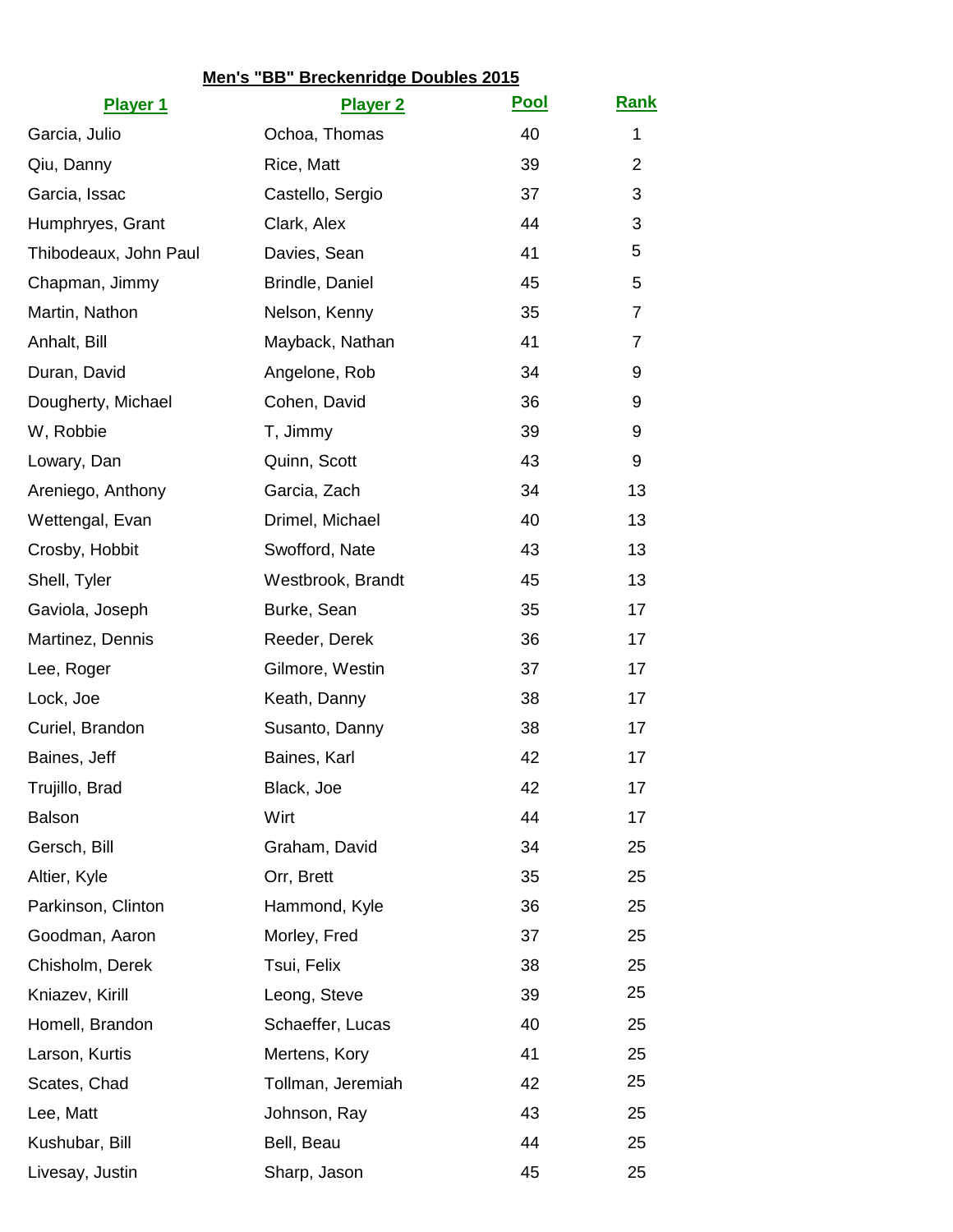| Ocheltree, Skyler   | Hermanson, Shawn       | 34 | 36 |
|---------------------|------------------------|----|----|
| Tuccio, John        | Pegorsch, Kory         | 35 | 36 |
| Rhatigan, Kyle      | Aragon, Josh           | 36 | 36 |
| Wagner, Matt        | DiBartelomeo, Sam      | 37 | 36 |
| Trowbridge, Brandon | Spitzlberger, Toby     | 38 | 36 |
| Stob, Christian     | Hogrefe, Christian     | 39 | 36 |
| Hoskins, Jeff       | Jackson, Wayne         | 40 | 36 |
| Shryock, Francisco  | Rieber, Chris          | 41 | 36 |
| Munson, Stephen     | Smith, Clint           | 42 | 36 |
| Koenegstein, Chad   | Welge, Austin          | 43 | 36 |
| Milligan, Casey     | Appleby, Ben           | 44 | 36 |
| Wade, Forrest       | Martinez, Jeremy       | 45 | 36 |
| Sudmeier, Cody      | Sudmeier, Joey         | 34 | 47 |
| Phair, Lance        | Frear, Hayden          | 35 | 47 |
| Monnett, Wayne      | Strange, Bob           | 36 | 47 |
| Cadena, Kevin       | Ostrom, Tyler          | 37 | 47 |
| Mendoza, Jason      | Dizon, Erol            | 38 | 47 |
| Garbin, Kurt        | Gerzina, Andy          | 39 | 47 |
| Meyer, Nick         | Shipps, Chris          | 40 | 47 |
| Summers, Forest     | Huerta, Tyler          | 41 | 47 |
| Theisen, Michael    | Folks, Diamond         | 42 | 47 |
| Thielen, Mike       | Griffith, Jeremy       | 43 | 47 |
| Martinez, Nakoa     | Langsted, Evan         | 44 | 47 |
| Francis, Gregg      | Kim, Don               | 45 | 47 |
| Anderson, Thad      | Babers, Paul           | 34 | 58 |
| Wheeler, Daryl      | Westendorf, Westy-Mike | 35 | 58 |
| Edwards, Mike       | Norman, Dave           | 36 | 58 |
| Gentry, Steve       | Brown, Ben             | 37 | 58 |
| Clemishire, Josh    | Sorrels, Tanner        | 38 | 58 |
| Getz, Jeremy        | Lowenberg, Mark        | 39 | 58 |
| Crawford, Levi      |                        | 42 | 58 |
| Gurney, Patrick     | Lenneman, Paul         | 43 | 58 |
| Coyle, Ryan         | Locker, Nathan         | 44 | 58 |
| Potter, Jake        | Moncilovich, lan       | 45 | 58 |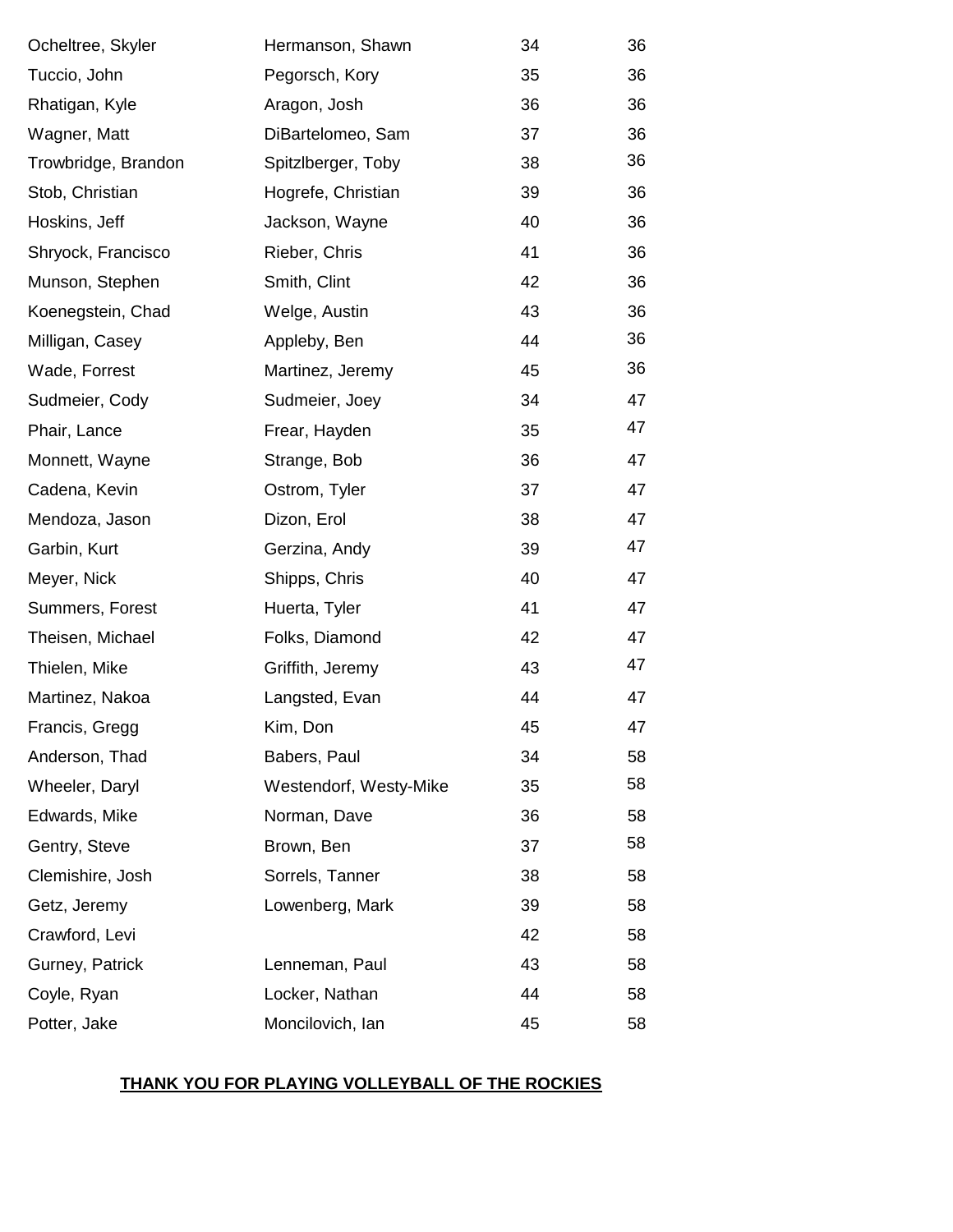|                    | Men's "B" Breckenridge Doubles 2015 |             |                |
|--------------------|-------------------------------------|-------------|----------------|
| <b>Player 1</b>    | <b>Player 2</b>                     | <b>Pool</b> | <b>Finish</b>  |
| Rock, Dave         | Baker, Brad                         | 47          | 1              |
| Kendall, Michael   | Aberle, Tim                         | 50          | $\overline{2}$ |
| Null, Aaron        | Null, Jake                          | 46          | 3              |
| Funderburg, Bill   | Funderburg, Matt                    | 46          | 3              |
| Funderburg, Kenn   | Funderburg, Josh                    | 47          | 3              |
| Bogenschutz, Ralph | Tapia, Daniel                       | 48          | 5              |
| Huyser             | <b>Pitts</b>                        | 49          | 5              |
| Lynch, Matthew     | Kroll, Brandon                      | 50          | 5              |
| Garcia, Mario      | Green, Jeremy                       | 51          | 5              |
| Kuzara, Zach       | Hildreth, Matt                      | 46          | 9              |
| Dale, Dwayne       | Dale, Cooper                        | 48          | 9              |
| Pina, Aaron        | Reschke, Toby                       | 49          | 9              |
| Schroder, Neal     | Seeland, Mike                       | 51          | 9              |
| Sandoval, Leroy    | Potoczak, Mike                      | 52          | 9              |
| Somers, Jeff       | Rolston, Nick                       | 52          | 9              |
| King, Anthony      | Ball, Jeff                          | 46          | 15             |
| Olave, Jaime       | Gomez, Leonardo                     | 47          | 15             |
| Dilka, Isaiah      | Dietrich, Matt                      | 48          | 15             |
| Socha, Frank       | Kruse, Chase                        | 49          | 15             |
| Galban, Joseph     | Humphrey, Davy                      | 50          | 15             |
| Ryken, Dominick    | Spellman, Jamison                   | 51          | 15             |
| Kiess, Cody        | Tyckson, Andrew                     | 52          | 15             |
| Williams, Antoine  | Lindsey, Rohan                      | 46          | 22             |
| Mackey, Kevin      | Mackey, Seth                        | 47          | 22             |
| Hughey, Tim        | McLachlan, Jason                    | 48          | 22             |
| Titman, Nicholas   | Kerns, Corey                        | 49          | 22             |
| <b>Bryndal</b>     | <b>Bryndal</b>                      | 50          | 22             |
| Clark, Curtis      | Clark, Jack                         | 51          | 22             |
| Wivchar, Rob       | Bauman, Loren                       | 52          | 22             |
| Helster, Tyler     | Tudor, Zach                         | 46          | 29             |
| Carlberg, Andrew   | Voge, Jeremy                        | 47          | 29             |
| Mathias, Garrett   | Croll, Michael                      | 48          | 29             |
| LeBlanc, Cam       | Miller, Jake                        | 49          | 29             |
| Chaffee, Cole      | Mullens, Brady                      | 50          | 29             |
| <b>Britt</b>       | <b>Myers</b>                        | 51          | 29             |
| Villamor, Brian    | Spencer, Josh                       | 52          | 29             |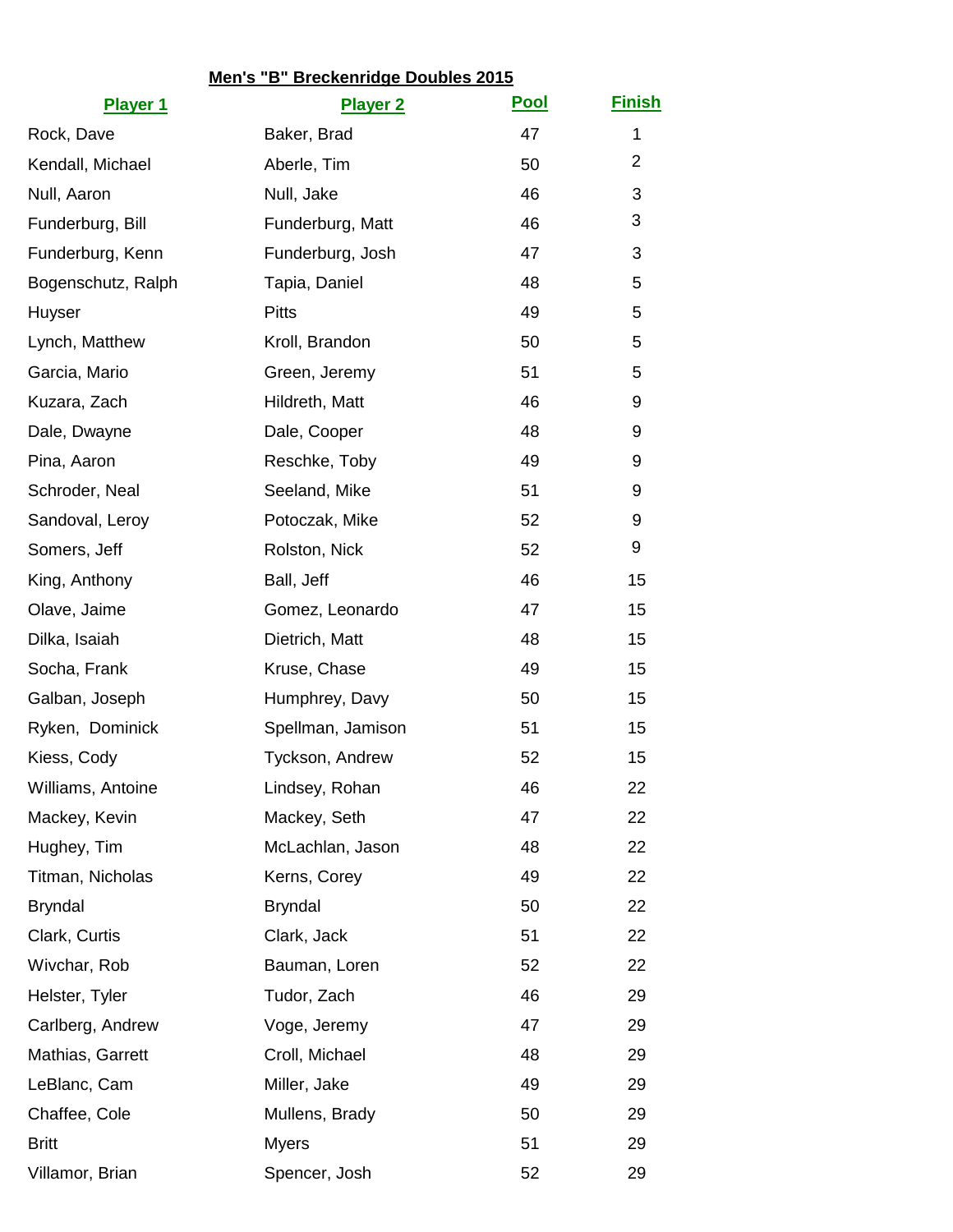| Kirby, Harrison | Gonzales, Jeff    | 47 | 36 |
|-----------------|-------------------|----|----|
| Bateh, Charlie  | Yordi, Dan        | 49 | 36 |
| Newman, Chris   | Bailon, Adam      | 50 | 36 |
| Smith, Chris    | McFadden, Stephen | 51 | 36 |
| Buehner, Derek  | Gibas, Tyler      | 52 | 36 |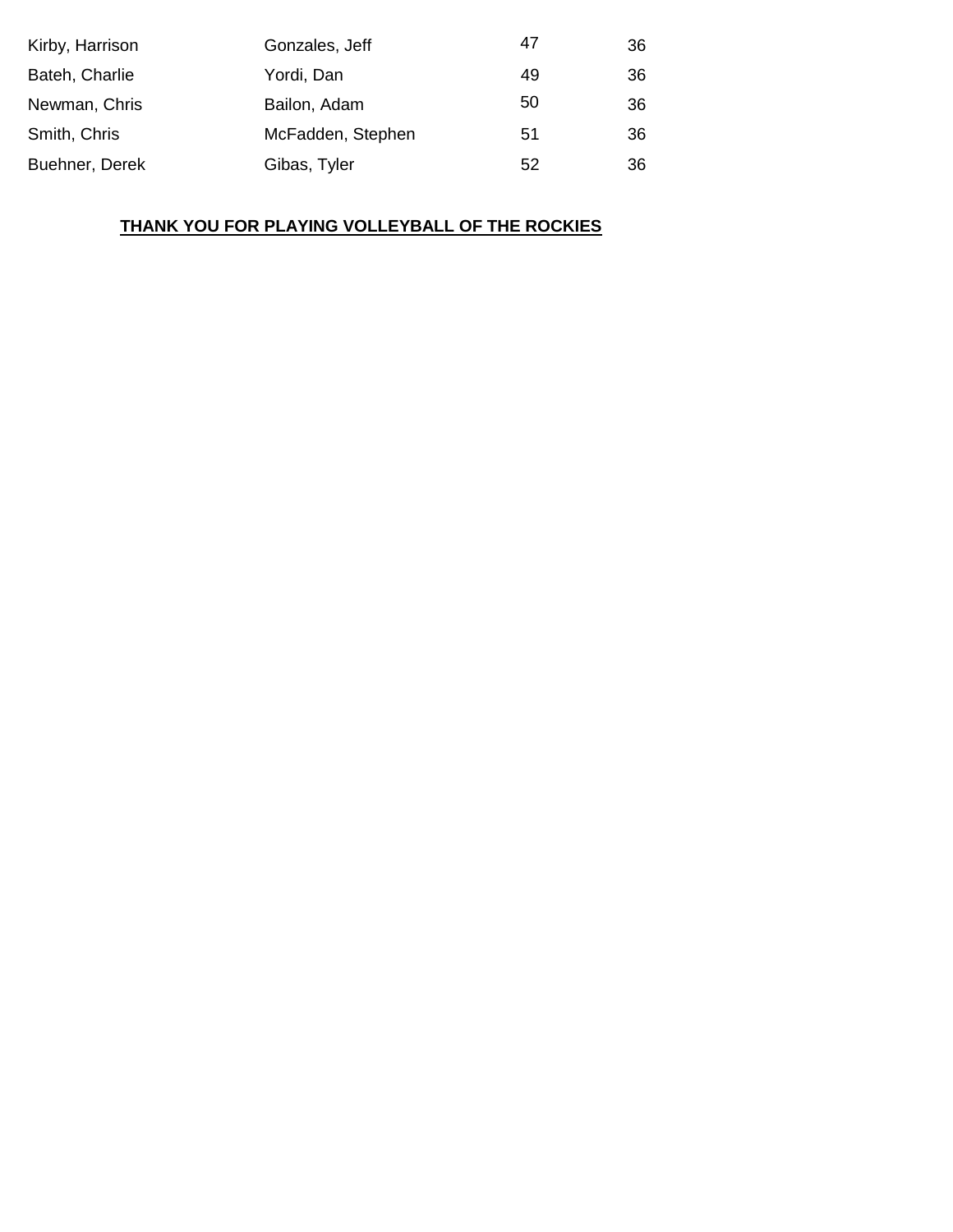#### **Coed "AA" Breckenridge Doubles 2015**

| Player 1           | Player 2            | Pool           | Finish         |
|--------------------|---------------------|----------------|----------------|
| Skaff, David       | Sponcil, Rebecca    | 1              | 1              |
| Valentine, Alyssa  | Spooner, Jared      | $\overline{2}$ | 2              |
| Maree, Yousef      | Curtis, Gabrielle   | 1              | 3              |
| Amend, Stephen     | Dewberry, Gabrielle | 2              | 4              |
| Rozum, Will        | Hewson, Sara        | 1              | 5              |
| Carroll, Lindsay   | Marolf, Joel        | $\mathfrak{p}$ | 5              |
| Cordeiro, Aime     | Montes, Leonel      | 1              | $\overline{7}$ |
| McAtee, Colin      | Johnson, Aimee      | 2              | 7              |
| Price, Ryan        | Urban, Calla        | 1              | 9              |
| Chase, Paul        | Farrell, Chelsee    | 2              | 9              |
| Richardson, Elysse | Plesscher, Brian    | 1              | 11             |
| Lightsey, Erika    | Chateau, Bruno      | $\overline{2}$ | 11             |

**THANK YOU FOR PLAYING VOTR**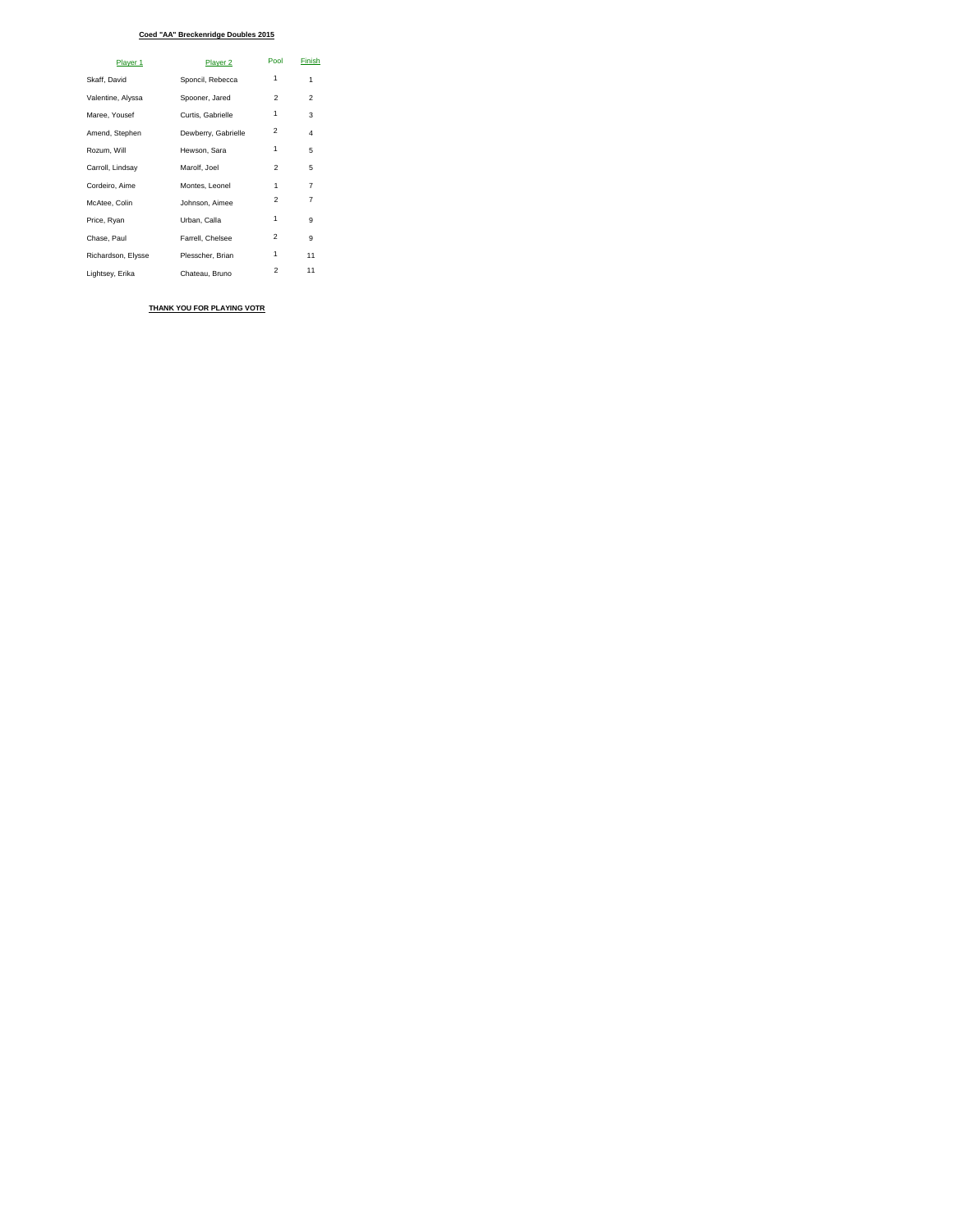#### **Coed "A" Breckenridge Doubles 2015**

| Player 1             | Player <sub>2</sub> | Pool           | <b>Finish</b>  |
|----------------------|---------------------|----------------|----------------|
| Lisa                 | Ross                | $\overline{7}$ | 1              |
| McLaren, Matt        | Alden, Michelle     | 5              | $\mathfrak{p}$ |
| Powell, Spencer      | Powell, Rachael     | 3              | 3              |
| Westbrook, Brandt    | Schwebach, Liz      | 6              | 3              |
| Engle, Evan          | See, Mariah         | $\overline{4}$ | 5              |
| Mischka, Rick        | Hutchison, Christa  | $\overline{4}$ | 5              |
| Hahn, Kavan          | Stromquist, Brianne | 6              | 5              |
| Ubersox, Krista      | Eilers, Matt        | $\overline{7}$ | 5              |
| LeBlanc, Dane        | LeBlanc, Steph      | 3              | 9              |
| Garret, Lindsey      | Rocco, Kyle         | 5              | 9              |
| Clark, Craig         | Nicholls, Alexis    | 6              | 9              |
| Bryant, Melissa      | Wukovits, Dennis    | 3              | 12             |
| Brock, Sheree        | Clark, Curtis       | 4              | 12             |
| Phan, Ngoc           | Crowel, Ben         | 5              | 12             |
| Atherton, Steve      | Bridges, Jenny      | 6              | 12             |
| Slone, Josh          | Rogers, Megan       | $\overline{7}$ | 12             |
| Rhatigan, Kyle       | Shippy, Jenica      | 3              | 16             |
| Skaar, Trevor        | Catlett, Kim        | $\overline{4}$ | 16             |
| Karlik, Joe          | Kinzer, Nikki       | 5              | 16             |
| Curry, Joshua        | Kowerska, Katarzyna | 6              | 16             |
| Smith, Megan         | Schemmerling, Gary  | $\overline{7}$ | 16             |
| Craig, Jonathan      | Rossiter, Erin      | 3              | 21             |
| Lyon, Ashley         | Blubaugh, Patrick   | $\overline{4}$ | 21             |
| Schroeder, Kerra     | Cahn, Taylor        | 5              | 21             |
| Roberts, Owen        | Valentine, Alexis   | 6              | 21             |
| Bathelt, Cindy       | Price, Eric         | 7              | 21             |
| Jackson, Chris       | Stewart, Bryn       | 3              | 26             |
| Epling, Stephen      | Cussins, Jessica    | $\overline{4}$ | 26             |
| Starrett, Dillon     | Rein, Alena         | 5              | 26             |
| Honsbruch, Tiffanie  | Reed, Ty            | 6              | 26             |
| Youngblood, Jennifer | Soares, Sam         | $\overline{7}$ | 26             |

**THANK YOU FOR PLAYING VOTR**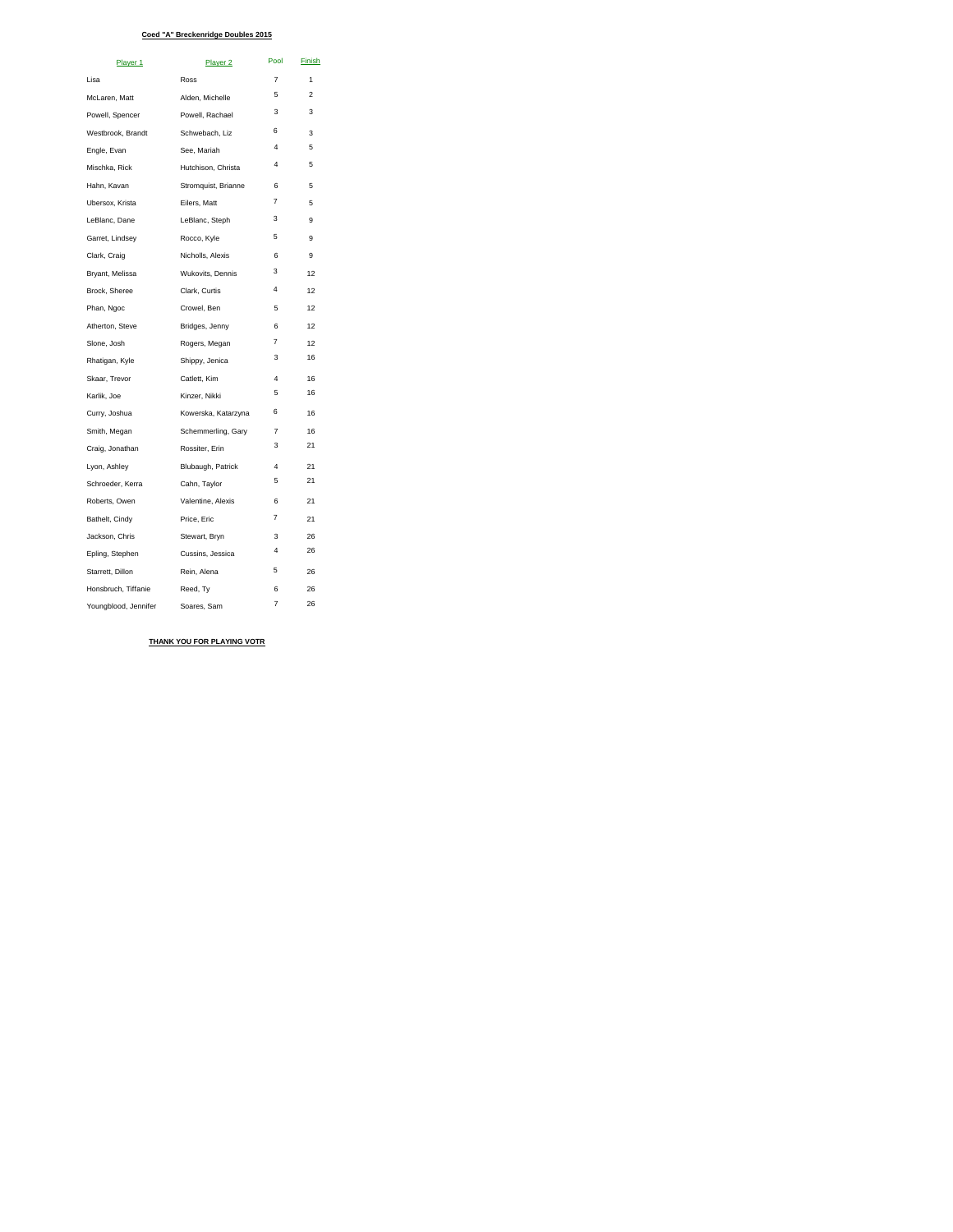#### **Coed "BB" Breckenridge Doubles 2015**

| Player 1              | Player 2             | Pool | Finish         |
|-----------------------|----------------------|------|----------------|
| Hanneman, Cassadra    | Meyers, Josh         | 9    | 1              |
| Youngblood, Andee     | Orr, Brett           | 17   | $\mathfrak{p}$ |
| Wass, Eric            | Beccue, Jesica       | 13   | 3              |
| Weber, Sara           | Martin, Nathan       | 24   | 3              |
| Bass, Wade            | Graham, Holly        | 16   | 5              |
| Gil, Urena            | Haleigh, Muka        | 17   | 5              |
| Curiel, Brandon       | Hoopes, Kayla        | 21   | 5              |
| Vang, Samiie          | Qiu, Danny           | 24   | 5              |
| Tsui, Felix           | Streb, Megan         | 8    | 9              |
| Patton, Hannah        | Farus, Paul          | 18   | 9              |
| Scates, Chad          | Scates, Emilee       | 19   | 9              |
| Crosby, Dave          | Naidus, Nicole       | 22   | 9              |
| Humphryes, Grant      | Montgomery, Jordyn   | 25   | 9              |
| Petty, Kristin        | Ward, Tommy          | 26   | 9              |
| Lessner, Lauren       | Berg, Brandon        | 27   | 9              |
| Livesay, Justin       | Thompson, Katie      | 8    | 17             |
| Nelson, Kenny         | Wierzbiuski, Megan   | 9    | 17             |
| Keathley, Melissa     | Keathley, Dwayne     | 10   | 17             |
| Kniazev, Kirill       | Haga, Ashley         | 11   | 17             |
| Baines, Jeff          | Baines, Bonnie       | 11   | 17             |
| Tarbell, Brandon      | Stoner, Jazmine      | 12   | 17             |
| Perrin, Morley        | Aguirre, Julio       | 13   | 17             |
| Nolle, Jessie         | Sugerman, lan        | 14   | 17             |
| Koltun, Matthew       | Graham, Michelle     | 15   | 17             |
| Milligan, Casey       | Akin, Liz            | 18   | 17             |
| Duggan, KaLee         | Bertschman, Matt     | 19   | 17             |
| Pacheco, Maureen      | Mayback, Nathan      | 20   | 17             |
| Weber, Jordan         | Sue, Darlene         | 22   | 17             |
| Holman, James         | Ivkov, Erika         | 23   | 17             |
| Fitzpatrick, Brooke   | Leong, Steve         | 23   | 17             |
| Chisholm, Derek       | Bruton, Jillian      | 26   | 17             |
| Warro, Dan            | Lommori, Kayla       | 27   | 17             |
| Krivanka, Dana        | Wagner, Matt         | 10   | 33             |
| Susanto, Danny        | Lombardino, Cassie   | 12   | 33             |
| Aragon, Joshua        | Shippy, Allegra      | 14   | 33             |
| Waters, Bryan         | Waters, Jess         | 15   | 33             |
| Doole, Britny         | Horn, Andrew         | 16   | 33             |
| Schuessler, Sam       | Schuessler, Kaitlin  | 19   | 33             |
| Sudmeier, Cody        | Gates, Ali           | 20   | 33             |
| Mendoza, Jason        | Clendenning, Serena  | 21   | 33             |
| Sharp, Jason          | Oberlander, Brigette | 25   | 33             |
| Orin, Stacey          | Socha, Frank         | 8    | 42             |
| Potoczak, Maura       | Potoczak, Mike       | 9    | 42             |
| Morlan, Amber         | Green, Jeremy        | 10   | 42             |
| Buckler, Allie        | Tanuvasa, Kula       | 11   | 42             |
| Thibodeaux, John Paul | Wiggins, Ashley      | 12   | 42             |
| Benton, Bobby         | Fenton, Anne         | 13   | 42             |
| Avila, Chris          | Avila, Alex          | 14   | 42             |
| Martin, Kelsey        | Keeth, Danny         | 15   | 42             |
| Lee, Kianna           | Areniego, Anthony    | 16   | 42             |
| Jansing, Nicole       | Rice, Matt           | 17   | 42             |
| Torres, Gregory       | Ybarra, Christina    | 18   | 42             |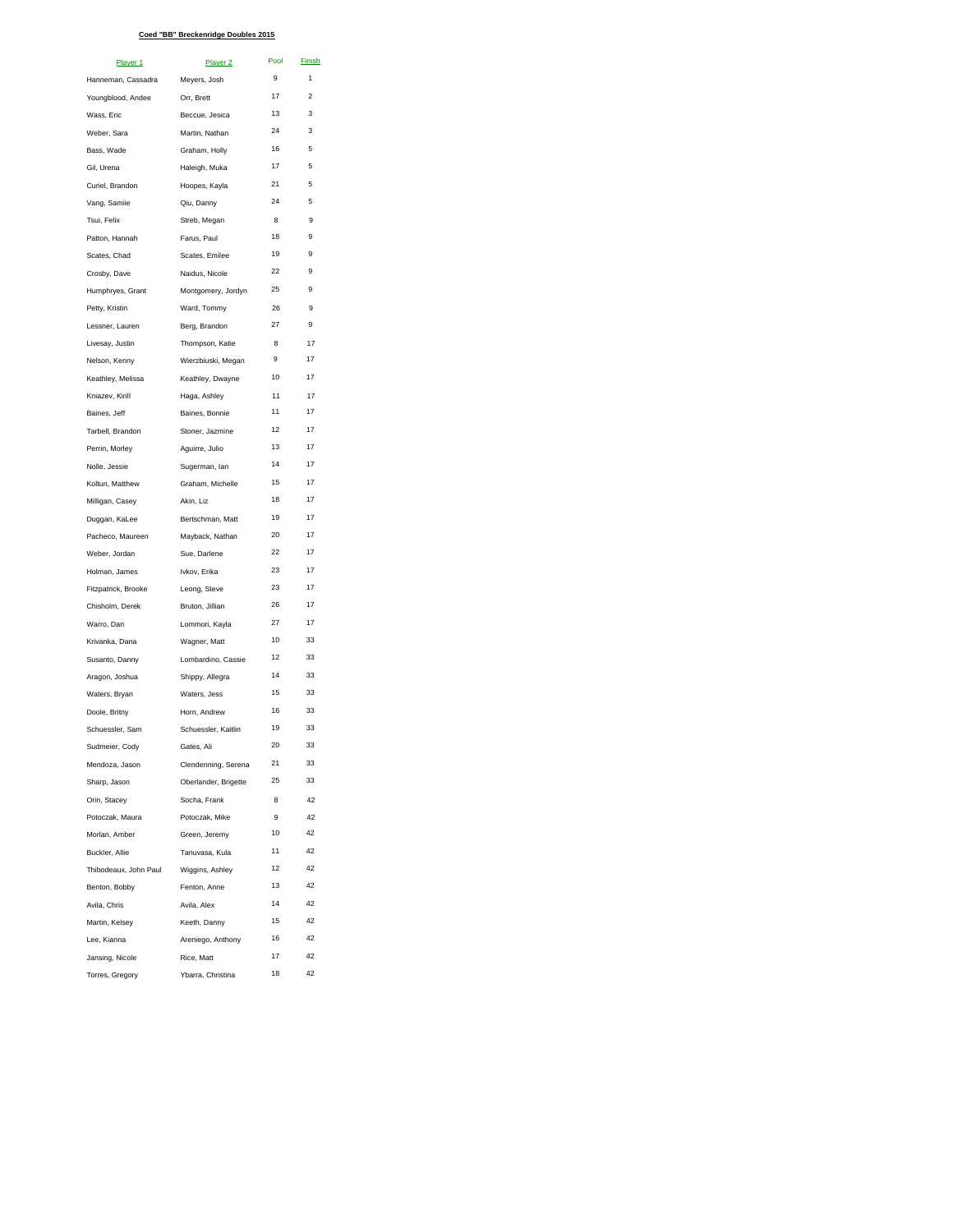| Nicolai, Kendra     | Wettengal, Evan      | 20 | 42  |
|---------------------|----------------------|----|-----|
| Babers, Paul        | Fitzsimons, Megan    | 21 | 42  |
| Walker, Bailey      | Langsted, Evan       | 22 | 42  |
| Davidson, Dylan     | Gary, Katy           | 23 | 42  |
| Arnett, Monica      | Huston, Brandon      | 24 | 42  |
| Oereque, Jason      | Santana, Hillary     | 25 | 42  |
| Singer, Daliah      | Hirschfeld, Corey    | 26 | 42  |
| Padilla, Richard    | Padilla, Natalia     | 27 | 42  |
| Hernandez, Sage     | Cadena, Kevin        | 8  | 62  |
| Pina, Aaron         | Rigel, Erika         | 9  | 62  |
| Merritt, Jennifer   | Merritt, Lee         | 10 | 62  |
| Hoover, Jeff        | Hoover, Melissa      | 11 | 62  |
| Schoffman, Carrie   | Lowary, Dan          | 12 | 62  |
| Duffus, Erin        | Phou, Raz            | 13 | 62  |
| Bertschman, Dan     | Hanneman, Jacqueline | 14 | 62  |
| Van de Weert, Ashli | Trowbridge, Brandon  | 15 | 62  |
| Shaffer, Sara       | Null, Aaron          | 16 | 62  |
| Babcock, Brooke     | Lenneman, Paul       | 17 | 62  |
| Francis, Gregg      | BTS, Orrapon         | 18 | 62  |
| Johnson, Ray        | Hammel, Jamie        | 19 | 62  |
| Henderson, Levi     | Boxberger, Sherri    | 20 | 62  |
| Tollman, Vicki      | Tollman, Jeremiah    | 21 | 62  |
| Hecht, Joel         | Butler, Haylee       | 22 | 62  |
| Spitzlberger, Erica | Spitzlberger, Toby   | 23 | 62  |
| Altier, Kyle        | West, Amanda         | 24 | 62  |
| Morgan, Jerri       | Biegel, Pat          | 25 | 62  |
| Galban, Joseph      | Balch, Rima          | 26 | 62  |
| Appleby, Ben        | Appleby, Jackie      | 27 | 62  |
| Handy, Dalton       | Gauldin, Anna        | 8  | 82  |
| Bell, Jaimie        | Pendz, Bryan         | 9  | 82  |
| Greeley, Curt       | Booth, Meghan        | 10 | 82  |
| Jacobsen, Laura     | Tuccio, John         | 11 | 82  |
| Duda, Christine     | Ostrom, Tyler        | 12 | 82  |
| Brown, Kaleb        | Hickey, Katie        | 13 | 82  |
| Evans, Lana         | Kraus, Stuart        | 14 | 82  |
| Weaver, Caitlin     | Riggs, Jared         | 15 | 82  |
| Simpson, Joby       | Balera, Jason        | 16 | 82  |
| Morales, Jayvier    | Cerneki, Jesse       | 17 | 82  |
| Burrows, Meagan     | Nezbeda, Jakob       | 18 | 82  |
| Zoller, Nick        | Swegarden. Jami      | 19 | 82  |
| Dennany, Molly      | Coursen, Jeff        | 20 | 82  |
| Bushong, Nicole     | Zimmerman, Todd      | 21 | 82  |
| <b>Staples</b>      | <b>Brock</b>         | 22 | 82  |
| Meyer, Nick         | Arthofer, Tori       | 23 | 82  |
| Solano, Nubia       | Telles, Augustin     | 24 | 82  |
| Trujillo, Mick      | Andrist, Brooklyn    | 25 | 82  |
| Monnett, Wayne      | Rothman, Stephanie   | 26 | 82  |
| Martinez, Nakoa     | Walker, Adrian       | 27 | 82  |
| Raymond, Scott      | Tran, Jazmine        | 8  | 102 |
| Sunderland, Dennis  | Collins, Jackie      | 9  | 102 |
| Garcia, Myra        | Lucero, Nick         | 12 | 102 |
| Thulien, Josie      | Jones, John          | 13 | 102 |
| Smith, Clint        | Bowlin, Jackie       | 15 | 102 |
| Williams, Antoine   | Moe, Lea             | 16 | 102 |
| Vogel, Stephanie    | Homell, Brandon      | 17 | 102 |
| Labagh, Michael     | Labagh, Kristen      | 18 | 102 |
| Lorenzana, Maxine   | Hanuszek, Andrew     | 19 | 102 |
| Villamor, Brian     | Spencer, Meagan      | 20 | 102 |
| Fling, Sheri        | Thies, Dave          | 21 | 102 |
| Keeler, Squash      | Glancy, Emma         | 22 | 102 |
| Gomez, Andrea       | Matau, Manulagaeu    | 23 | 102 |
| West, Derek         | Seivley, Bianca      | 24 | 102 |
| Mitchiner, Emily    | Chodos, Dylan        | 25 | 102 |
| Wheeler, Daryl      | Murgel, Angie        | 26 | 102 |
| Linne, Macie        | Dasuki, Hassan       | 27 | 102 |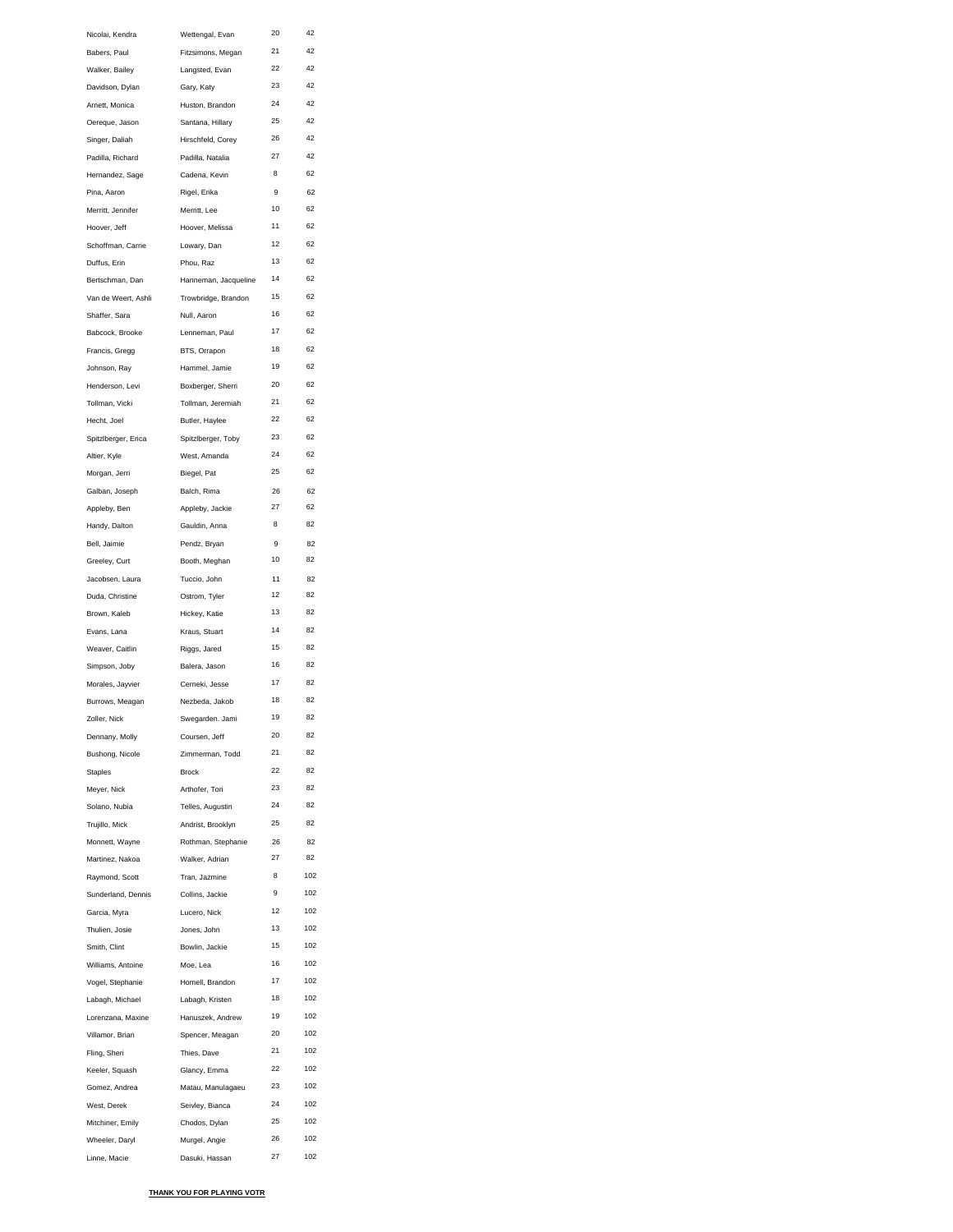#### **Coed "B" Breckenridge Doubles 2015**

| Player 1                         | Player <sub>2</sub>              | Rank     | Finish         |
|----------------------------------|----------------------------------|----------|----------------|
| Anhalt, Bill                     | Holman, Tonya                    | 35       | 1              |
| Parker, Andrew                   | Parker, Kyra                     | 42       | $\overline{c}$ |
| Martinez, Dennis                 | Carrica, Kate                    | 32       | 3              |
| Norman, David                    | Norman, Kai                      | 33       | 3              |
| Hahn, Katie                      | Stromquist, Ryan                 | 28       | 5              |
| France, Brad                     | Diers, Jessica                   | 29       | 5              |
| Tucker, Tara                     | Reed, David                      | 30       | 5              |
| Hazlett, Laura                   | Matheson, Ned                    | 34       | 5              |
| Phair, Lance                     | Phair, Ashlyn                    | 28       | 9              |
| Drimel, Mike                     | Drimel, Julie                    | 31       | 9              |
| Whitmer, Matt                    | Whitmer, KJ                      | 32       | 9              |
| Bateh, Charlie                   | Abeloe, Jaci                     | 33       | 9              |
| Carter, Cristan                  | Kiess, Cody                      | 35       | 9              |
| Hanks, Christine                 | Eichelberger, Drew               | 36       | 9              |
| Gosch, Gretchen                  | Boles, James                     | 38       | 9              |
| Branham, Kyle<br>Reeder, Teresa  | Stoll, Julia<br>Green, David     | 39<br>29 | 9<br>17        |
| Onysko, Mary                     |                                  | 30       | 17             |
|                                  | Waning, Paul                     |          |                |
| Burke, Sean<br>Cannu, Jem        | Yogerst, Erin<br>Ilges, Albert   | 31<br>34 | 17<br>17       |
| Alberts, James                   | Alberts, Sherry                  | 36       | 17             |
| Heister, Tyler                   | Schmidt, Kristi                  | 37       | 17             |
| Chotvacs, Kim                    | O'Donnell, Casey                 | 37       | 17             |
| Pual, Matthew                    | Loch, Kyra                       | 38       | 17             |
| Gersch, Bill                     | Parsons, Mary                    | 39       | 17             |
| Strange, Bob                     | Anjard, Chrstine                 | 40       | 17             |
| Teague, Elise                    | Carbah, Ryan                     | 40       | 17             |
| Peach, Bart                      | Olsen, Casey                     | 41       | 17             |
| Benigno, Jenna                   | Brodmerkel, Colin                | 41       | 17             |
| Dizon, Erol                      | Tomlinson, Lydia                 | 42       | 17             |
| Bogenschutz, Ralph               | Telfer, Brandie                  | 28       | 31             |
| Frear, Hayden                    | Phair, Taylor                    | 29       | 31             |
| Schneider, Jennifer              | Shipps, Christopher              | 30       | 31             |
| Tudor, Zach                      | Schmidt, Jill                    | 31       | 31             |
| Bauman, Loren                    | Post, Sarah                      | 32       | 31             |
| Theisen, Michael                 | Theisen, Rozlyn                  | 33       | 31             |
| Rose, Gabrielle                  | Searle, Mark                     | 34       | 31             |
| Hill, Elise                      | Handzo, Ryan                     | 35       | 31             |
| Bohl, Monica                     | Lee, Jason                       | 36       | 31             |
| Marcelli, Amber                  | Berghoefer, Dave                 | 37       | 31             |
| Tooley, Nicole                   | Hammond, Kyle                    | 38       | 31             |
| Schmidt, Jasmine                 | Schmidt, Nolan                   | 39       | 31             |
| Graham, Marianne                 | Graham, David                    | 40       | 31             |
| McHodgkins-Cudd, Ali             | McHodgkins, Alex                 | 41       | 31             |
| Hoza, Janna                      | Rock, Dave                       | 42       | 31             |
| Parks, Courtney                  | Bogle, Thomas                    | 28       | 46             |
| Frear, Wade                      | Frear, Kaylee                    | 29       | 46             |
| Lombardo, Tammy                  | Garcia, Anthony                  | 30       | 46             |
| Nechvatal, Britny Jo             | Dellettier, Jacob                | 31       | 46             |
| Folks, Diamond                   | Theisen, Katlyn                  | 32       | 46             |
| Smith, Lauren                    | Kirby, Harrison                  | 33       | 46             |
| Hellner, Skylar                  | Hellner, Jeff                    | 34       | 46             |
| Vicki                            | Jon                              | 35       | 46             |
| Gilmore, Steve                   | Bridges, Hi-D                    | 36       | 46             |
| Garbowitz, Nick<br>Vigil, Meriah | Roberts, Amanda<br>Rolston, Nick | 37<br>38 | 46<br>46       |
| Baker, Brad                      | Chotvacs, Kristy                 | 39       | 46             |
| Somers, Jeff                     | Merk, Megan                      | 40       | 46             |
| Newman, Chris                    | Bailon, Emily                    | 41       | 46             |
| Fletcher, Chris                  | Kalinowski, Nicole               | 42       | 46             |
| Wivchar, Rob                     | Vastola, Jessica                 | 28       | 61             |
| Kekene, Steve                    |                                  | 29       | 61             |
| Bright, Theresa                  | Wartell, Gil                     | 30       | 61             |
| McLachlan, Jason                 | Crowley, Brynja                  | 31       | 61             |